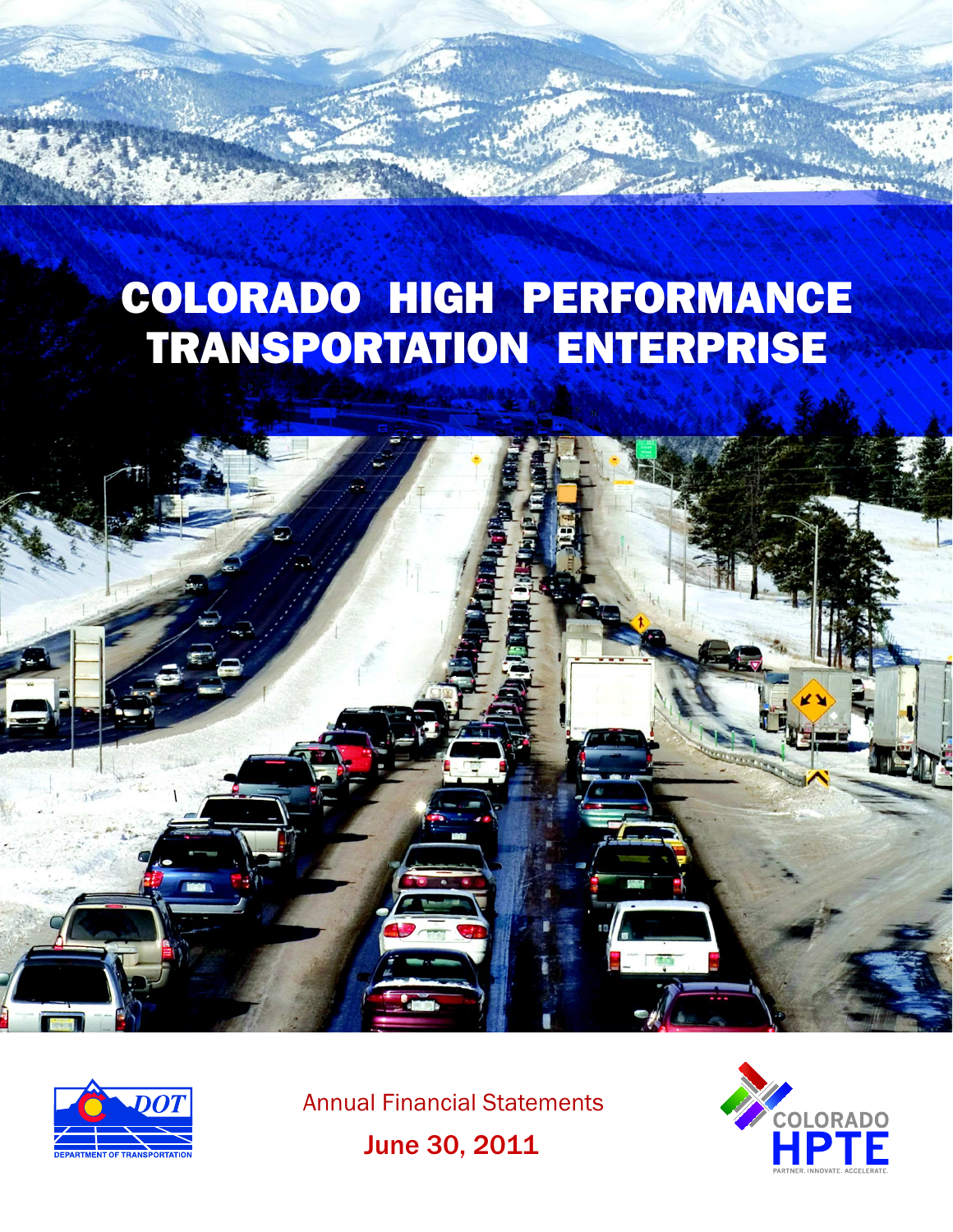### **LEGISLATIVE AUDIT COMMITTEE 2011 MEMBERS**

*Senator Lois Tochtrop*  **Chair** 

*Representative Cindy Acree* **Vice-Chair** 

*Representative Deb Gardner Senator Steve King Senator Lucia Guzman Representative Joe Miklosi Representative Jim Kerr Senator Scott Renfroe* 

### **OFFICE OF THE STATE AUDITOR**

*Dianne E. Ray*  **State Auditor** 

*Kerri Hunter*  **Deputy State Auditor** 

*Jonathan Caldwell*  **Legislative Auditor** 

*Clifton Gunderson LLP*  **Contract Auditors**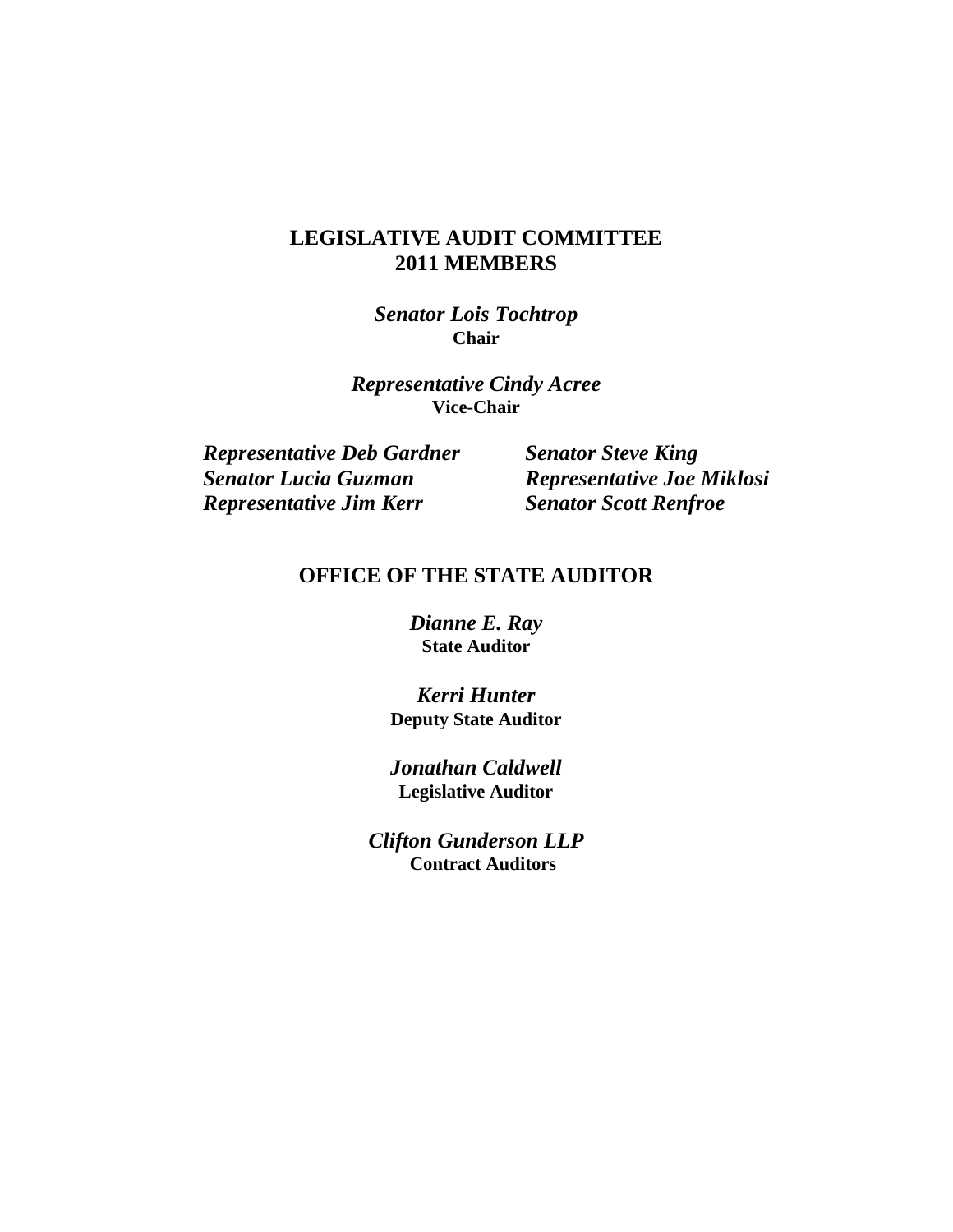

#### **Members of the Legislative Audit Committee:**

We have completed the financial statement audit of the Colorado Department of Transportation's High Performance Transportation Enterprise as of and for the year ended June 30, 2011. Our audit was conducted in accordance with auditing standards generally accepted in the United States of America and the standards applicable to financial audits contained in *Government Auditing Standards*, issued by the Comptroller General of the United States.

We were engaged to conduct our audit pursuant to Section 2-3-103, C.R.S., which authorizes the State Auditor to audit the High Performance Transportation Enterprise. The reports we have issued as a result of this engagement are set forth in the table of contents which follows.

Clifton Hunderson LLP

Greenwood Village, Colorado November 29, 2011

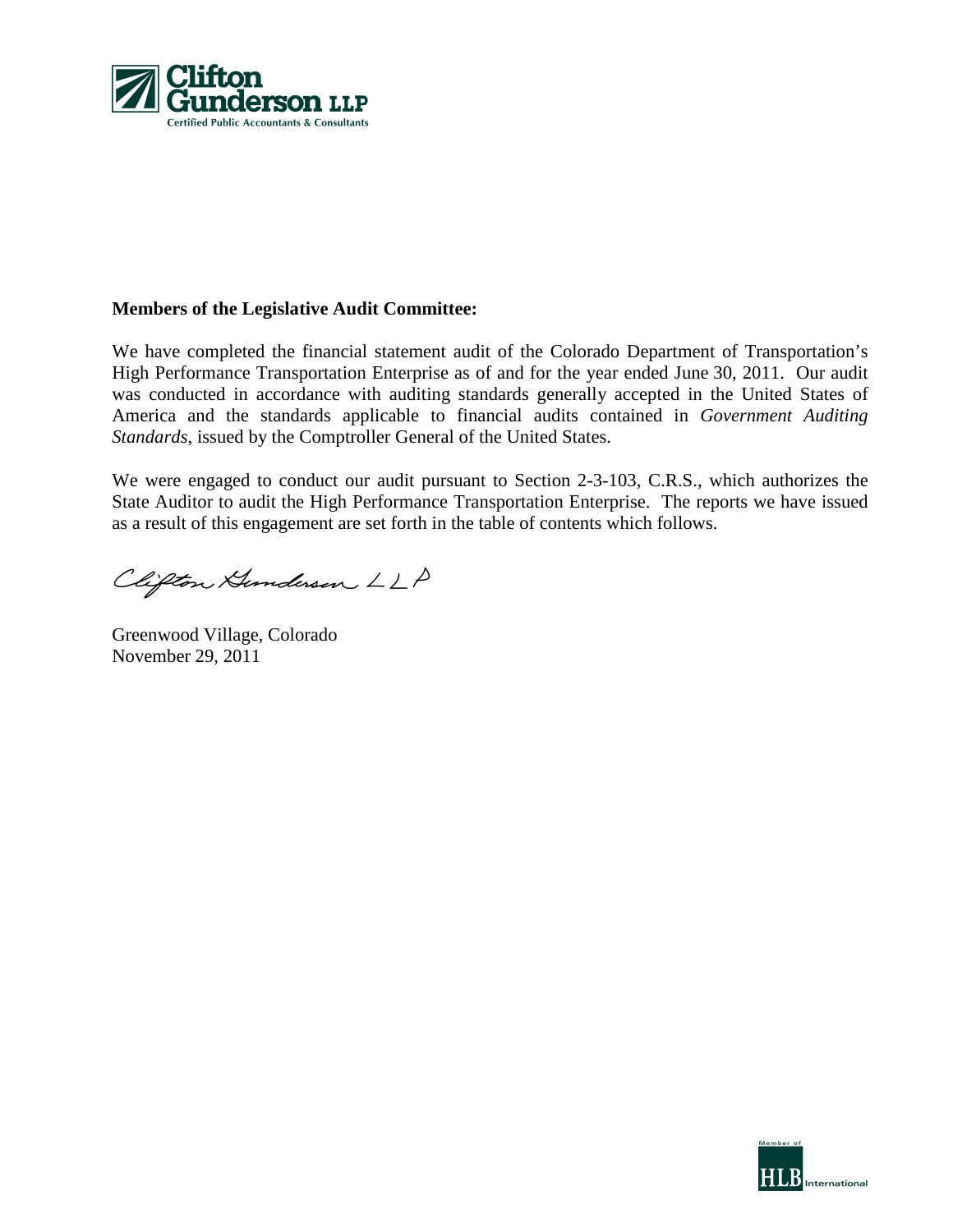# **Table of Contents**

| Page                                                                                                                                                                                                                                        |
|---------------------------------------------------------------------------------------------------------------------------------------------------------------------------------------------------------------------------------------------|
|                                                                                                                                                                                                                                             |
|                                                                                                                                                                                                                                             |
|                                                                                                                                                                                                                                             |
|                                                                                                                                                                                                                                             |
| <b>Basic Financial Statements</b>                                                                                                                                                                                                           |
|                                                                                                                                                                                                                                             |
|                                                                                                                                                                                                                                             |
|                                                                                                                                                                                                                                             |
|                                                                                                                                                                                                                                             |
| <b>Independent Auditor's Report on Internal Control Over Financial</b><br>Reporting and on Compliance and Other Matters Based on the Audit of<br><b>Financial Statements Performed in Accordance with Government Auditing Standards  28</b> |
| Independent Auditor's Required Communication to Legislative Audit Committee 30                                                                                                                                                              |
|                                                                                                                                                                                                                                             |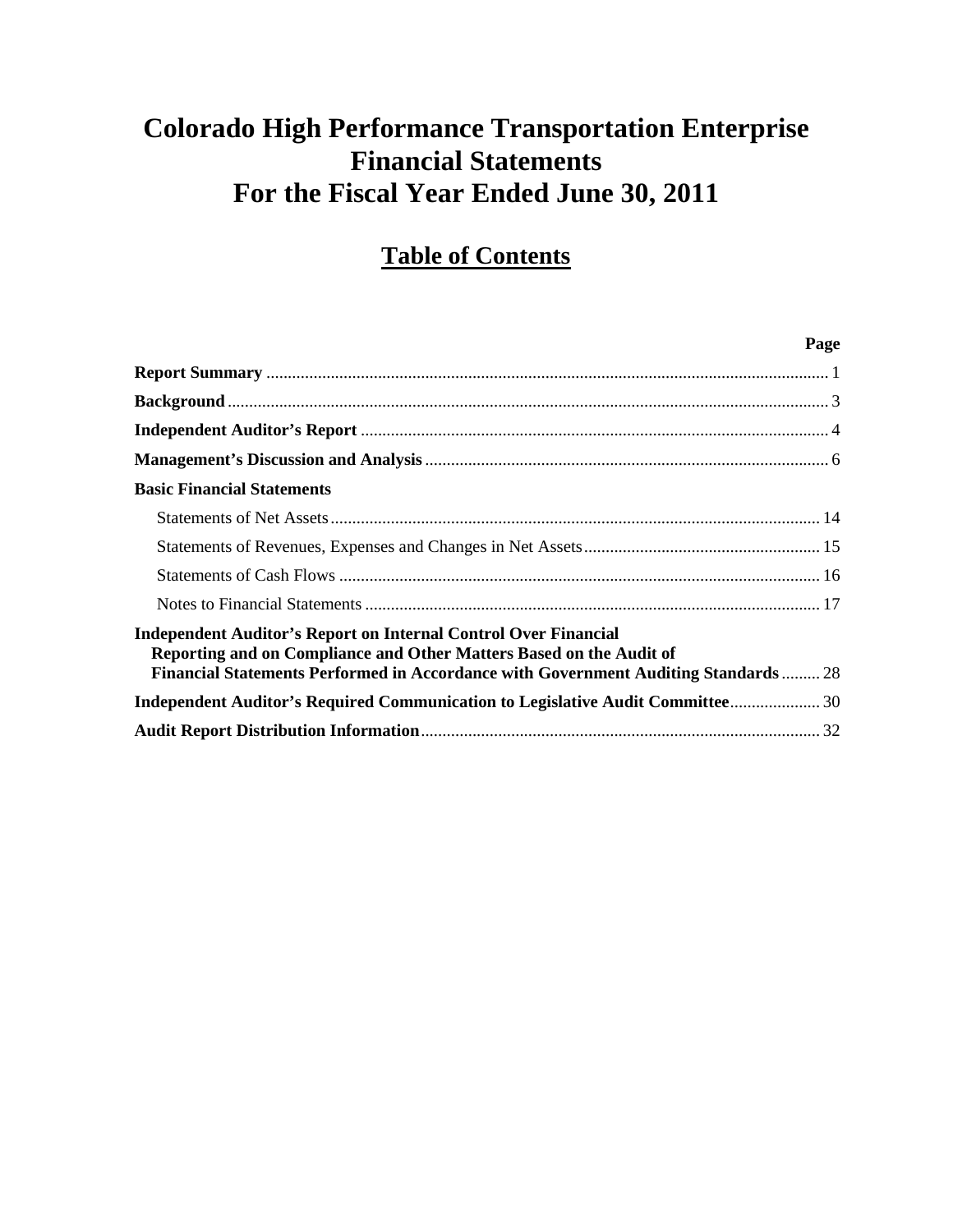### **COLORADO HIGH PERFORMANCE TRANSPORTATION ENTERPRISE REPORT SUMMARY Year Ended June 30, 2011**

#### **Purposes and Scope of Audit**

#### *Authority, Purpose and Scope*

The Office of the State Auditor, State of Colorado, engaged Clifton Gunderson LLP to conduct the financial audit of the Colorado High Performance Transportation Enterprise for the fiscal year ended June 30, 2011. The audit of the Colorado High Performance Transportation Enterprise (the Enterprise) was performed under authority of Section 2-3- 103, C.R.S., which requires the State Auditor to conduct an annual audit of the Enterprise Fund. The purpose of the audit was to express opinions on the financial statements of the Enterprise for the year ended June 30, 2011.

Clifton Gunderson LLP conducted the audit in accordance with auditing standards generally accepted in the United States of America and *Government Auditing Standards* issued by the Comptroller General of the United States of America.

The purposes and scope of this audit were:

- To express opinions on the financial statements of the Enterprise as of and for the year ended June 30, 2011, including a review of the related systems of internal controls as required by auditing standards generally accepted in the United States of America.
- To review the Enterprise's compliance with rules and regulations governing the expenditure of State funds for the year ended June 30, 2011.

#### **Summary of Major Audit Comments**

#### *Audit Findings and Financial Statement Audit Report Section*

The audit resulted in no auditors' findings and recommendations.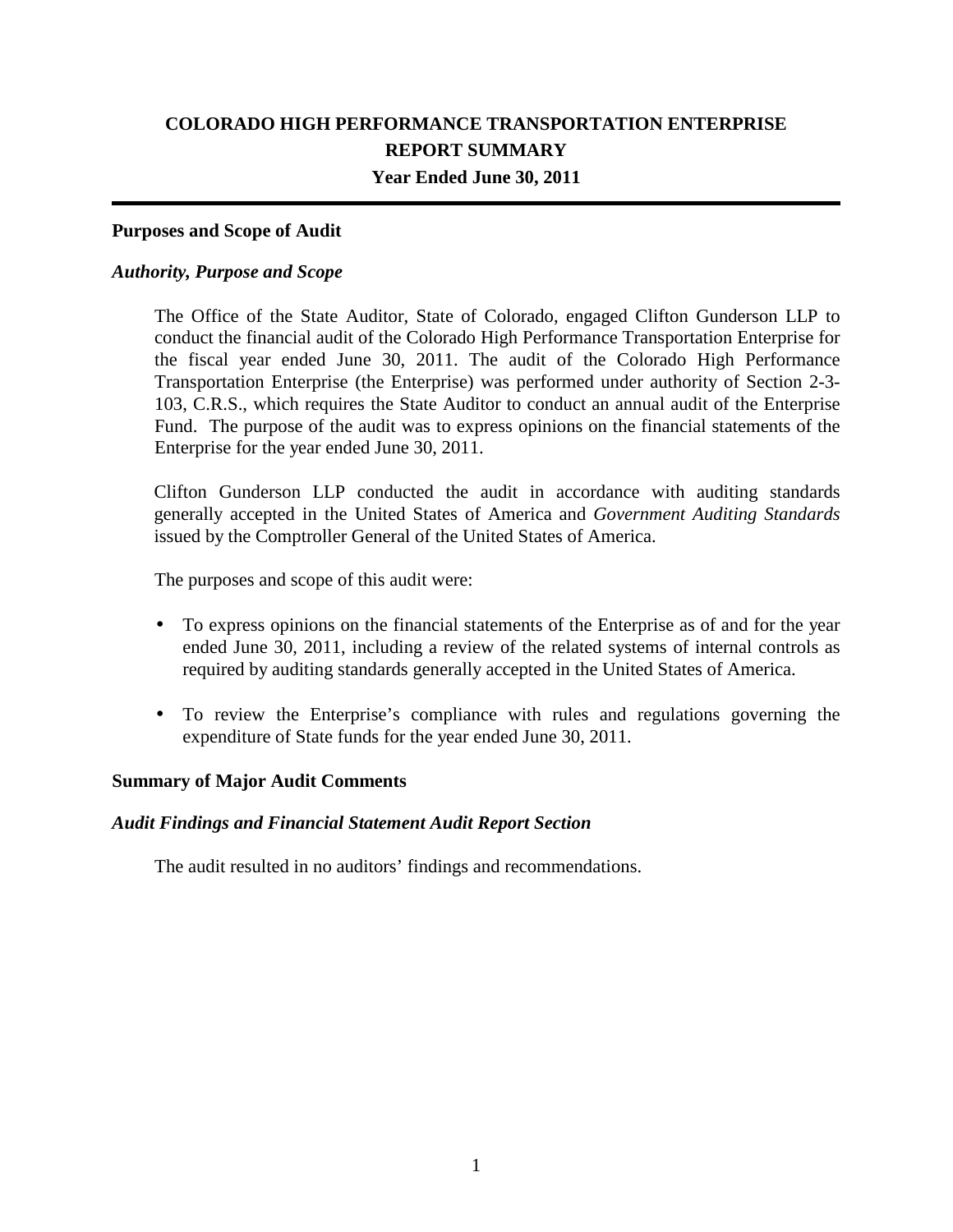### **COLORADO HIGH PERFORMANCE TRANSPORTATION ENTERPRISE REPORT SUMMARY Years Ended June 30, 2011**

#### **Audit Opinions and Reports**

The independent auditor's reports, included herein, state that the financial statements of the Enterprise are fairly stated, in all material respects, in accordance with accounting principles generally accepted in the United States of America, and that no material weaknesses in internal controls were discovered during the course of the audit.

#### **Auditor's Communication to Legislative Audit Committee**

The auditor's communication to the Legislative Audit Committee describes the auditor's responsibility under auditing standards generally accepted in the United States of America and significant management judgments and estimates. This communication is located on page 30.

#### **Summary of Progress in Implementing Prior Year Audit Recommendations**

There were no prior year audit recommendations.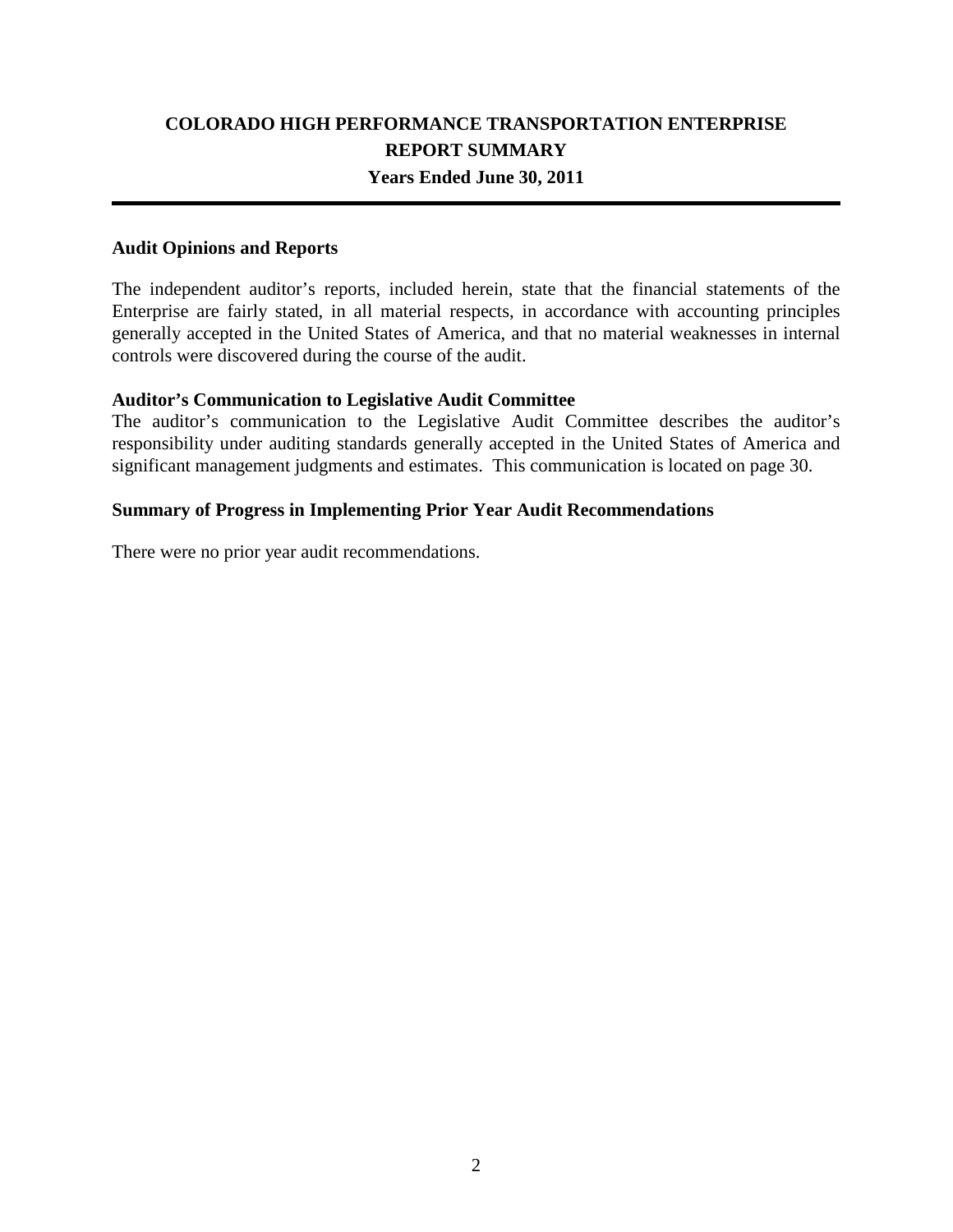### **COLORADO HIGH PERFORMANCE TRANSPORTATION ENTERPRISE BACKGROUND Years Ended June 30, 2011**

On March 2, 2009, Governor Ritter signed into law Colorado SB 09‐108, Funding Advancements for Surface Transportation and Economic Recovery, otherwise known as FASTER. The new law created the Colorado High Performance Transportation Enterprise, replacing the Colorado Tolling Enterprise (CTE) that had been established in 2002. With the passage of the new legislation, the CTE ceased to exist on March 2, 2009. The activities for the remainder of the fiscal year were assumed by the new Enterprise. Any residual funds available from the original CTE were consolidated into the new Enterprise.

The new law provided for many of the same components of the previous law in that as a government owned business, the Enterprise may issue revenue bonds to accelerate construction of projects and may enter in to public-private partnerships for transportation improvement in corridors within the state. The new statute eliminated the previous prohibition for tolling existing capacity provided that all of the affected communities are in agreement. The new law also changed the composition of the Enterprise Board of Directors to include three Transportation Commissioners and four gubernatorial appointees. The new language charges the Enterprise to actively pursue public-private partnerships and other innovative financing mechanisms. The Board was also tasked with appointing a director to oversee the discharge of all responsibilities of the Enterprise.

The revised Colorado High Performance Transportation Enterprise statute requires two separate funds for management of the Enterprise. The Statewide Transportation Special Revenue Fund is referred in Statute and herein as the Transportation Special Fund. The principal revenues of the Enterprise are deposited into this fund. Those revenues currently come primarily from the I‐25 Express Lanes tolls. Under an intergovernmental agreement with Regional Transportation District (RTD), revenues generated from these tolls cannot be used for purposes other than the operation and maintenance of the I‐25 Express Lanes and the US 36 corridor. The Special Fund receives revenues collected from tolls, fees and other fines with the intent to separately account for authorized projects.

The second fund, the Enterprise Operating Fund, referred to as the Operating Fund, was created to house moneys provided by the Transportation Commission from the State Highway fund. These moneys are intended to defray expenses incurred by the Enterprise prior to the receipt of revenues either from bond proceeds or user fees. Statutes require that the Operating Fund is to be maintained and reported separate from the Transportation Special Fund. Therefore, the financial information for each fund is presented with combined totals in the accompanying financial statements for the Enterprise.

The Enterprise retains the status of an enterprise for purposes of section 20 of article X of the State constitution so long as it retains the authority to issue revenue bonds and receives less than ten percent of its total revenues in grants from the State and local governments. Management has not identified any violations of this enterprise status.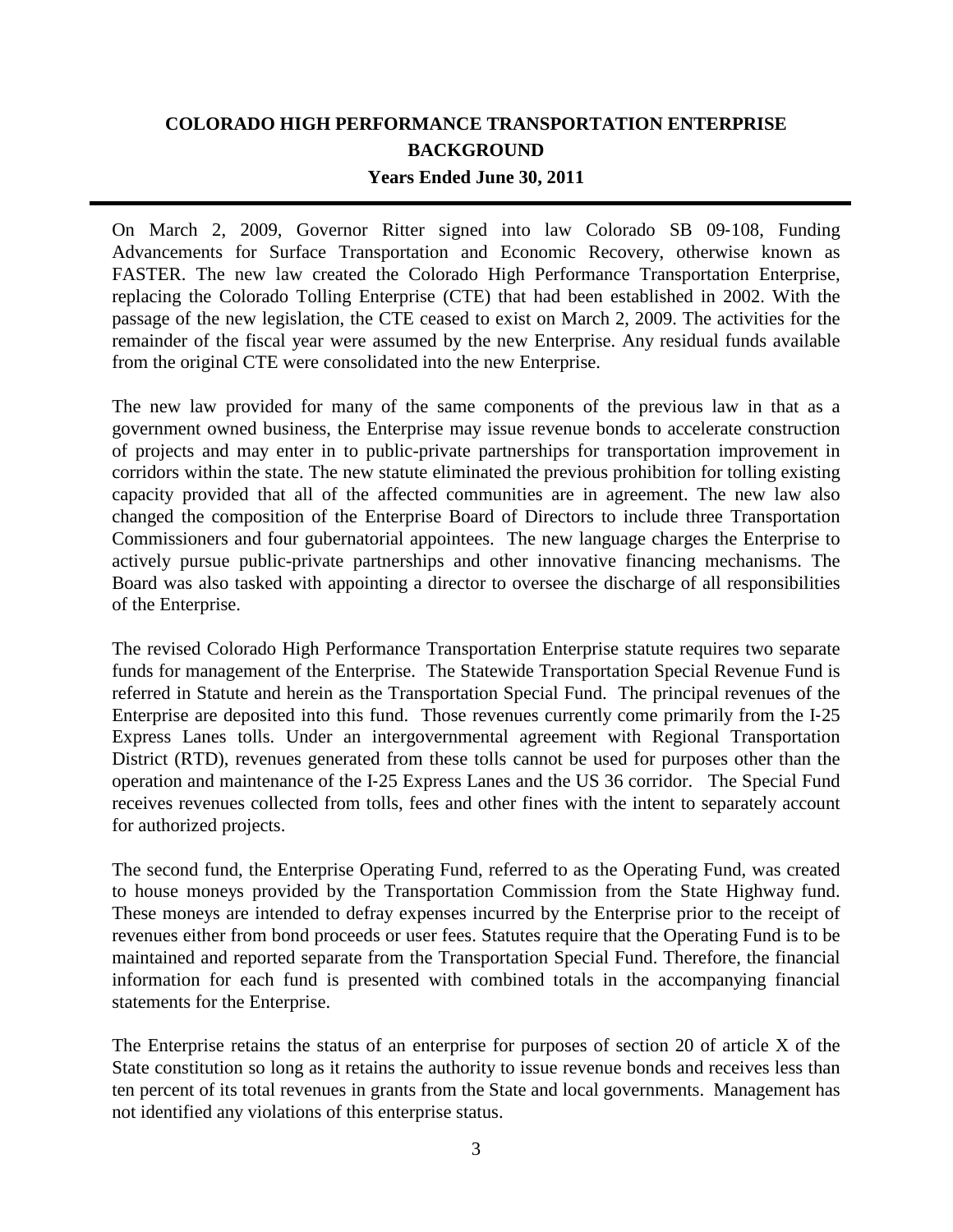

#### **Independent Auditor's Report**

Members of the Legislative Audit Committee

We have audited the basic financial statements of the Colorado High Performance Transportation Enterprise, an enterprise fund of the State of Colorado, Department of Transportation, as of and for the year ended June 30, 2011, which collectively comprise the Colorado High Performance Transportation Enterprise's basic financial statements as listed in the table of contents. These financial statements are the responsibility of the Colorado High Performance Transportation Enterprise's management. Our responsibility is to express opinions on these financial statements based on our audit.

We conducted our audit in accordance with auditing standards generally accepted in the United States of America and the standards applicable to financial audits contained in *Government Auditing Standards*, issued by the Comptroller General of the United States. Those standards require that we plan and perform the audit to obtain reasonable assurance about whether the financial statements are free of material misstatement. An audit includes examining, on a test basis, evidence supporting the amounts and disclosures in the financial statements. An audit also includes assessing the accounting principles used and significant estimates made by management, as well as evaluating the overall financial statement presentation. We believe that our audit provides a reasonable basis for our opinions.

As discussed in Note 1, the basic financial statements of the Colorado High Performance Enterprise are intended to present the financial position, results of operations and cash flows for only that portion of the financial reporting entity, the State of Colorado, Department of Transportation, that is attributable to the transactions of the Colorado High Performance Transportation Enterprise. They do not purport to, and do not present fairly, the financial position of the State of Colorado, Department of Transportation as of June 30, 2011, and the changes in its financial position and its cash flows, for the year then ended, in conformity with accounting principles generally accepted in the United States of America.

In our opinion, the financial statements referred to above present fairly, in all material respects, the financial position of the Colorado High Performance Transportation Enterprise as of June 30, 2011, and its changes in financial position and cash flows for the year then ended in conformity with accounting principles generally accepted in the United States of America.

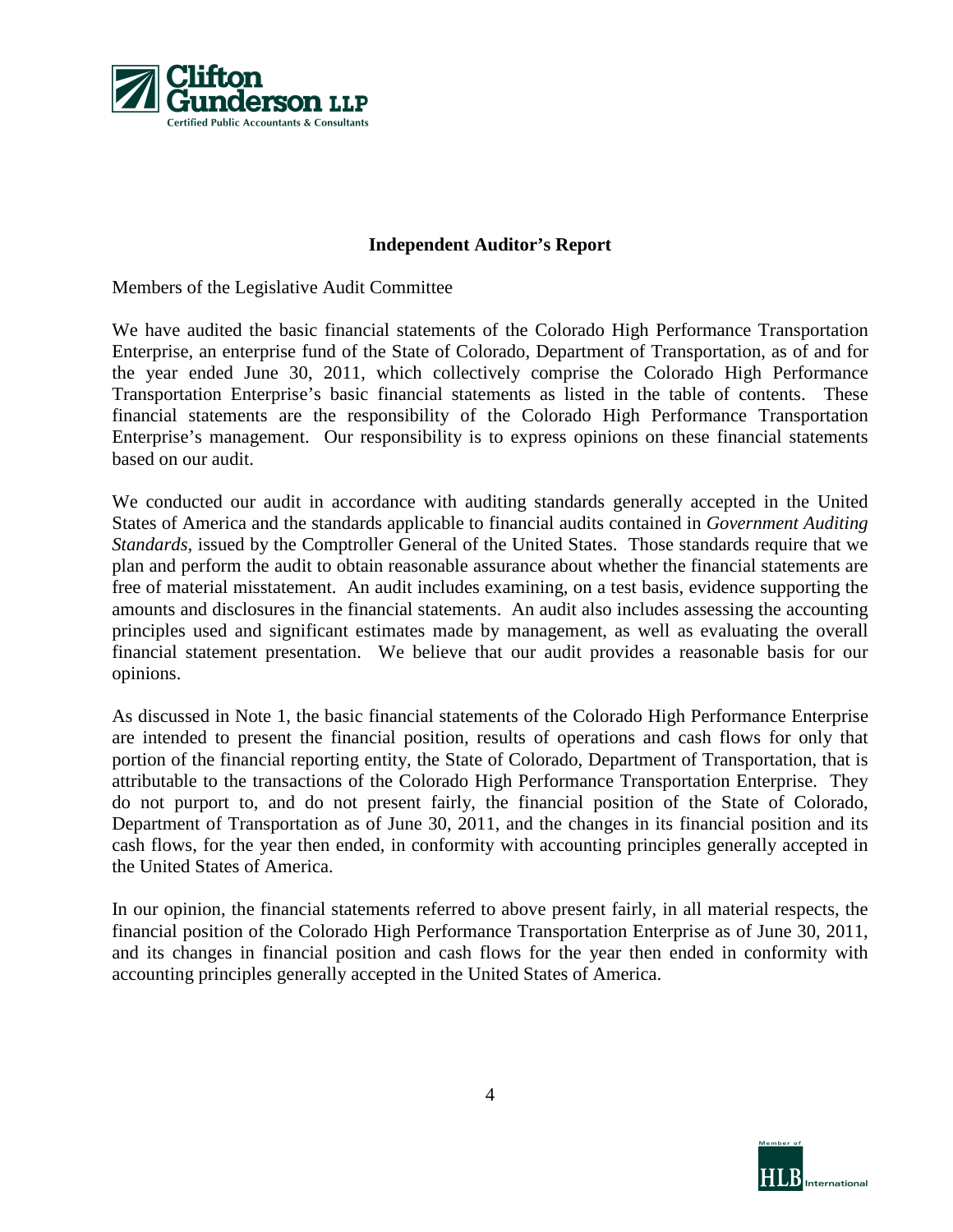In accordance with *Government Auditing Standards*, we have also issued our report dated November 29, 2011 on our consideration of the Colorado High Performance Transportation Enterprise's internal control over financial reporting and on our tests of its compliance with certain provisions of laws, regulations, contracts and grant agreements and other matters. The purpose of that report is to describe the scope of our testing of internal control over financial reporting and compliance and the results of that testing, and not to provide an opinion on the internal control over financial reporting or on compliance. That report is an integral part of an audit performed in accordance with *Government Auditing Standards* and should be considered in assessing the results of our audit.

The management's discussion and analysis on pages 6 through 13 is not a required part of the basic financial statements but is supplementary information required by accounting principles generally accepted in the United States of America. We have applied certain limited procedures, which consisted principally of inquiries of management regarding the methods of measurement and presentation of the required supplementary information. However, we did not audit the information and express no opinion on it.

Clifton Hunderson LLP

Greenwood Village, Colorado November 29, 2011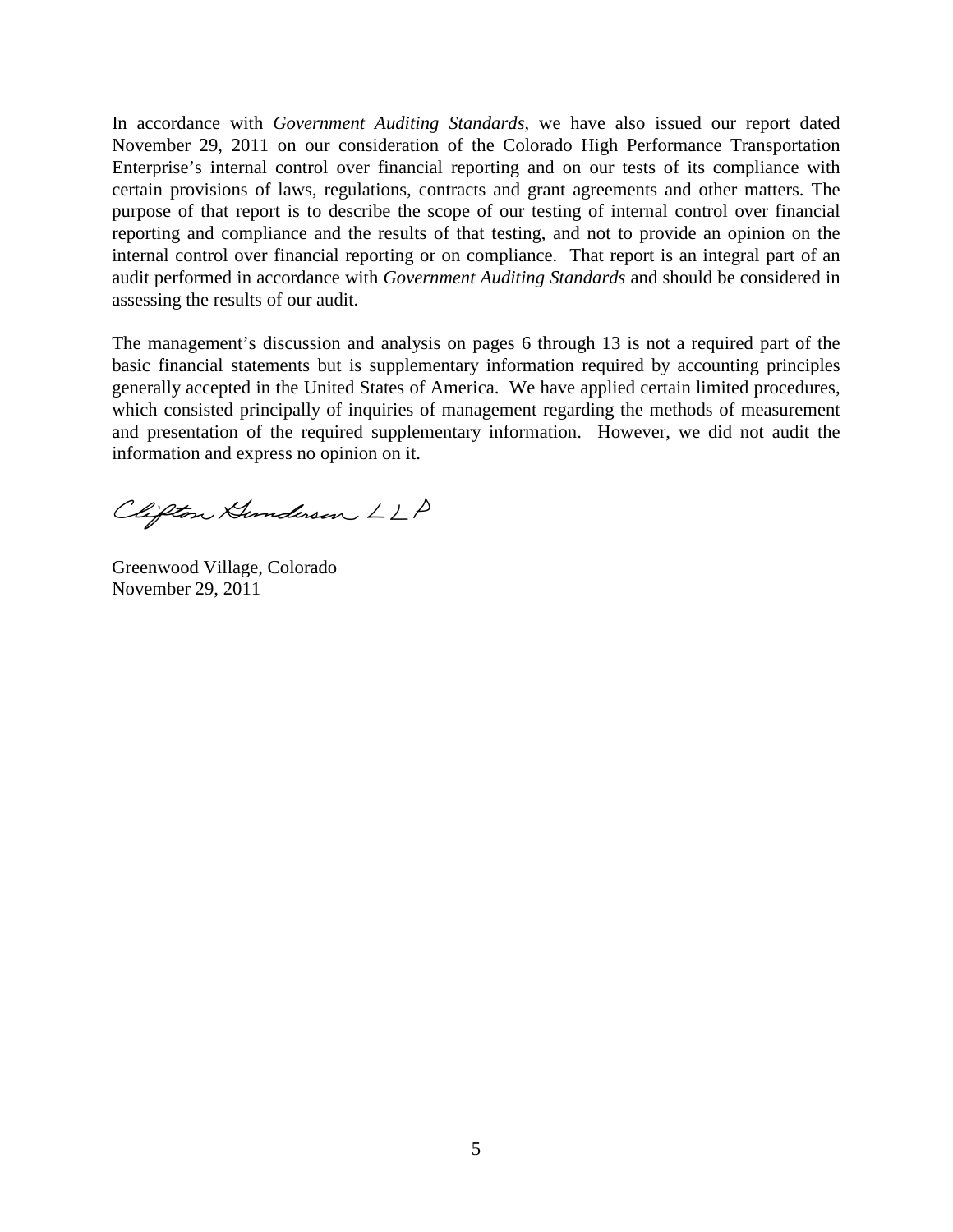Management's Discussion and Analysis (MD&A) was prepared by the Colorado High Performance Transportation Enterprise (Enterprise) and is designed to provide an analysis of condition and operating results for the fiscal year ended June 30, 2011. The MD&A also informs the reader of the financial issues and activities related to the Enterprise. It should be read in conjunction with the Enterprise's financial statements.

### **Program Overview**

On March 2, 2009, Governor Ritter signed into law Colorado SB 09‐108, Funding Advancements for Surface Transportation and Economic Recovery, otherwise known as FASTER. The new law created the Colorado High Performance Transportation Enterprise, replacing the Colorado Tolling Enterprise (CTE) that had been established in 2002.

With the passage of the new legislation, the CTE ceased to exist on March 2, 2009. The activities for the remainder of the fiscal year were assumed by the Enterprise. Any residual funds available from the original CTE were consolidated into the new Enterprise.

The new law provided for many of the same components of the previous law in that as a government owned business, the Enterprise may issue revenue bonds to accelerate construction of projects and may enter in to public-private partnerships for transportation improvement in corridors within the state. The new statute eliminated the previous prohibition for tolling existing capacity provided that all of the affected communities are in agreement. The new law also changed the composition of the Enterprise Board of Directors to include three Transportation Commissioners and four gubernatorial appointees. The new language charges the Enterprise to actively pursue public-private partnerships and other innovative financing mechanisms. The Board was also tasked with appointing a director to oversee the discharge of all responsibilities of the Enterprise.

Including the director, the Enterprise had three direct staff for administration of the program. In addition, the Board used the services of other Colorado Department of Transportation (CDOT) employees and consultants as necessary.

After the creation of the Enterprise a professional study team engaged by the Board initiated a strategic planning process and reported potential funding and financing revenues sources for Enterprise eligible projects. The process culminated in development of procedures to determine eligible projects and the adoption of a 2010 Action Plan.

For a detailed discussion of the Enterprise's activities please see its statutorily required annual report.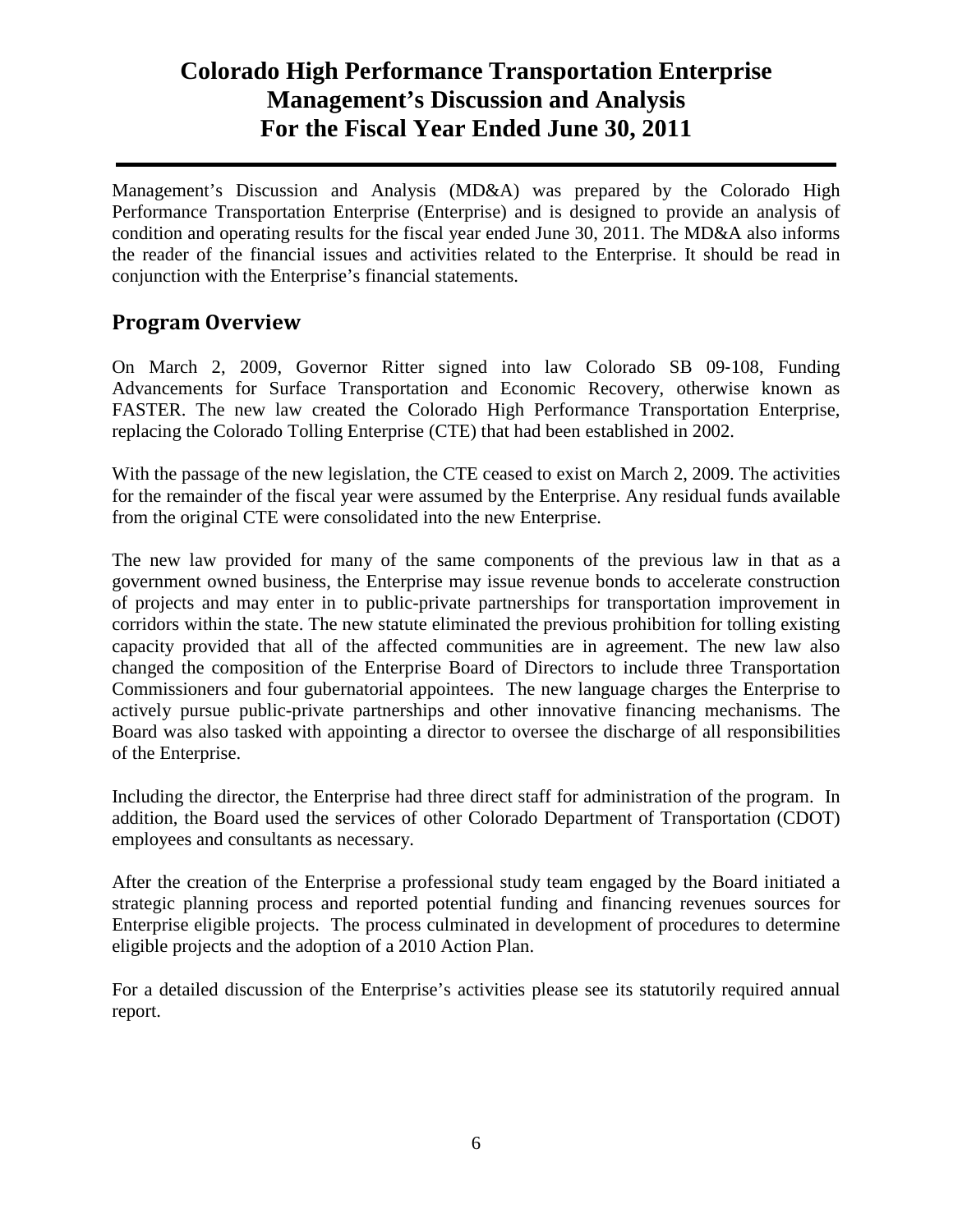### **Enterprise Structure**

The revised Colorado High Performance Transportation Enterprise statute requires two separate funds for management of the Enterprise. The Statewide Transportation Special Revenue Fund is referred to in Statute and herein as the Transportation Special Fund. The principal revenues of the Enterprise are deposited into this fund. Those revenues currently come primarily from the I‐25 Express Lanes tolls. Under an intergovernmental agreement with Regional Transportation District (RTD), revenues generated from these tolls cannot be used for purposes other than the operation and maintenance of the I‐25 Express Lanes and the US 36 corridor. The Special Fund receives revenues collected from tolls, fees and other fines with the intent to separately account for authorized projects.

The second fund, the Enterprise Operating Fund, referred to as the Operating Fund, was created to house moneys provided by the Transportation Commission from the State Highway fund. These moneys are intended to defray expenses incurred by the Enterprise prior to the receipt of revenues either from bond proceeds or user fees. Statutes require that the Operating Fund is to be maintained and reported separate from the Transportation Special Fund. Therefore, the financial information for each fund is presented with combined totals in the accompanying financial statements for the Enterprise.

The Enterprise retains the status of an enterprise for purposes of section 20 of article X of the State constitution so long as it retains the authority to issue revenue bonds and receives less than ten percent of its total revenues in grants from the State and local governments. Management has not identified any violations of this enterprise status.

### **Financial Highlights**

In February 2010, CDOT and the Enterprise received a \$10 million Transportation Investment Generating Economic Recovery (TIGER) Grant. The primary purpose of the Grant was to facilitate the development of financing plans to accelerate the reconstruction and addition of a managed/Bus Rapid Transit lane on US 36 between Denver and Boulder. Using nearly \$900,000 of the grant, Enterprise staff prepared feasibility reports and an application for federal funding from the Transportation Infrastructure Finance and Innovation Act (TIFIA). The TIFIA program provides Federal credit assistance to nationally or regionally significant surface transportation projects, including highway, transit and rail. During 2011 the Enterprise worked with a coalition of US 36 stakeholders, CDOT, Colorado Bridge Enterprise (CBE), RTD and the Denver Regional Council of Governments (DRCOG), to secure financing. Funding was approved and available in September of 2011.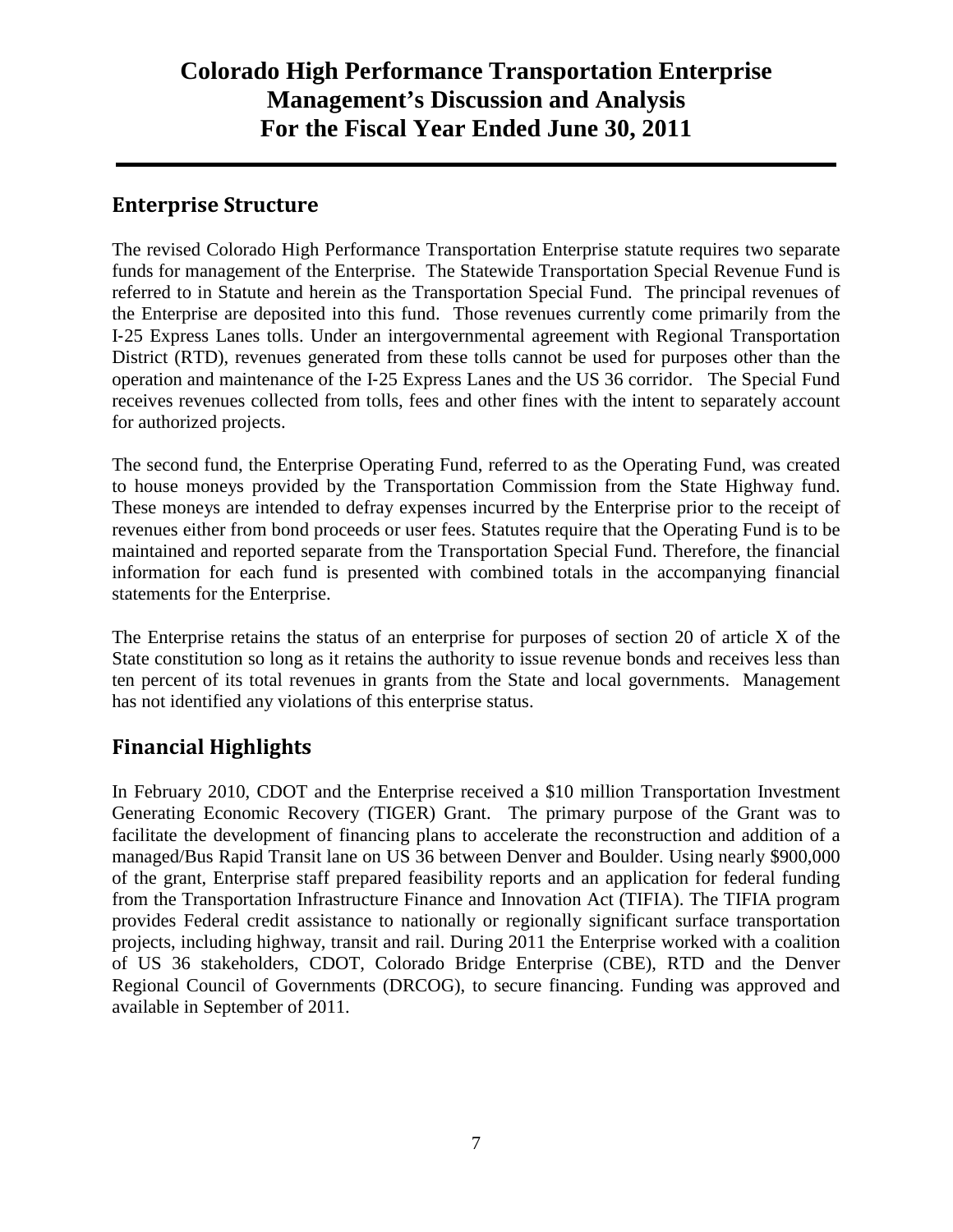### **Using This Annual Report**

This annual report consists of a series of financial statements.

The statement of net assets includes the assets, liabilities, and net assets provides information about the Enterprise's assets and liabilities and reflects the financial position of the Enterprise as of June 30, 2011. Over time, increases or decreases in the net assets continue to serve as a useful indicator of whether the financial position of the Enterprise is improving or deteriorating.

The statement of revenues, expenses, and changes in net assets presents the revenues earned and expenses incurred for the year ended June 30, 2011. Revenues and expenses are reported on the accrual basis. Thus, revenues and expenses are reported in the statement for some items that will result in cash flows in future fiscal periods.

The statement of cash flows presents information of cash inflows and outflows related to the Enterprise's activities for the year ended June 30, 2011.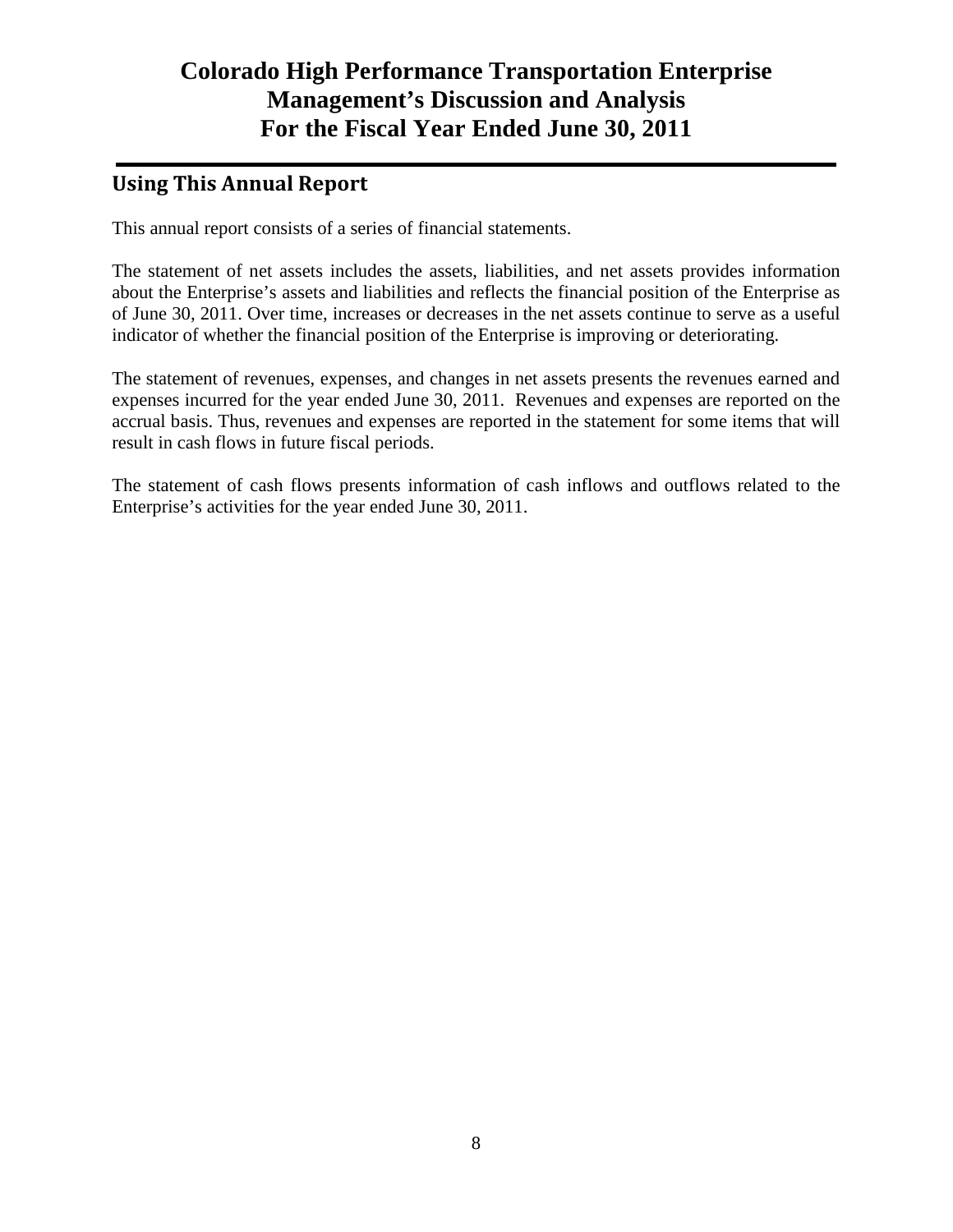Revenues and expenses of the Enterprise are accounted for on a fiscal year basis and are presented herein.

### **Net Asset Analysis**

| liii Tiivusalius)              |                                              |             |                       |             |  |
|--------------------------------|----------------------------------------------|-------------|-----------------------|-------------|--|
|                                | <b>Transportation Special</b><br><b>Fund</b> |             | <b>Operating Fund</b> |             |  |
|                                |                                              | (Unaudited) |                       | (Unaudited) |  |
| For Year Ended June 30         | 2011                                         | 2010        | 2011                  | 2010        |  |
| <b>Assets</b>                  |                                              |             |                       |             |  |
| <b>Current Assets</b>          | \$5,012.4                                    | \$4,415.6   | \$1,175.8             | \$1,852.0   |  |
| <b>Total Assets</b>            | 5,012.4                                      | 4,415.6     | 1,175.8               | 1,852.0     |  |
| <b>Liabilities</b>             |                                              |             |                       |             |  |
| <b>Current Liabilities</b>     | 141.5                                        | 79.9        | 232.4                 | 58.7        |  |
| <b>Non-Current Liabilities</b> | 0.0                                          | 0.0         | 18.9                  | 0.0         |  |
| <b>Total Liabilities</b>       | 141.5                                        | 79.9        | 251.3                 | 58.7        |  |
| <b>Net Assets</b>              |                                              |             |                       |             |  |
| <b>Unrestricted</b>            | \$4,870.9                                    | \$4,335.7   | \$924.5               | \$1,793.3   |  |

#### **Condensed Statement of Net Assets For the fiscal years ended June 30, 2011 and 2010 (In Thousands)**

#### *Transportation Special Fund*

#### • *Assets*

The Transportation Special Fund assets increased by \$596,731 from FY 2009-10 to FY 2010-11. This increase is due primarily to tolling revenues exceeding vendor payments including a final reimbursement to CDOT for Enterprise and CTE start-up funds received in prior years.

#### • *Liabilities*

Liabilities increased by \$61,524 due to accrual of payments to vendors.

#### • *Net Assets*

The effect of these changes was an increase in net assets for the special fund of \$535,207.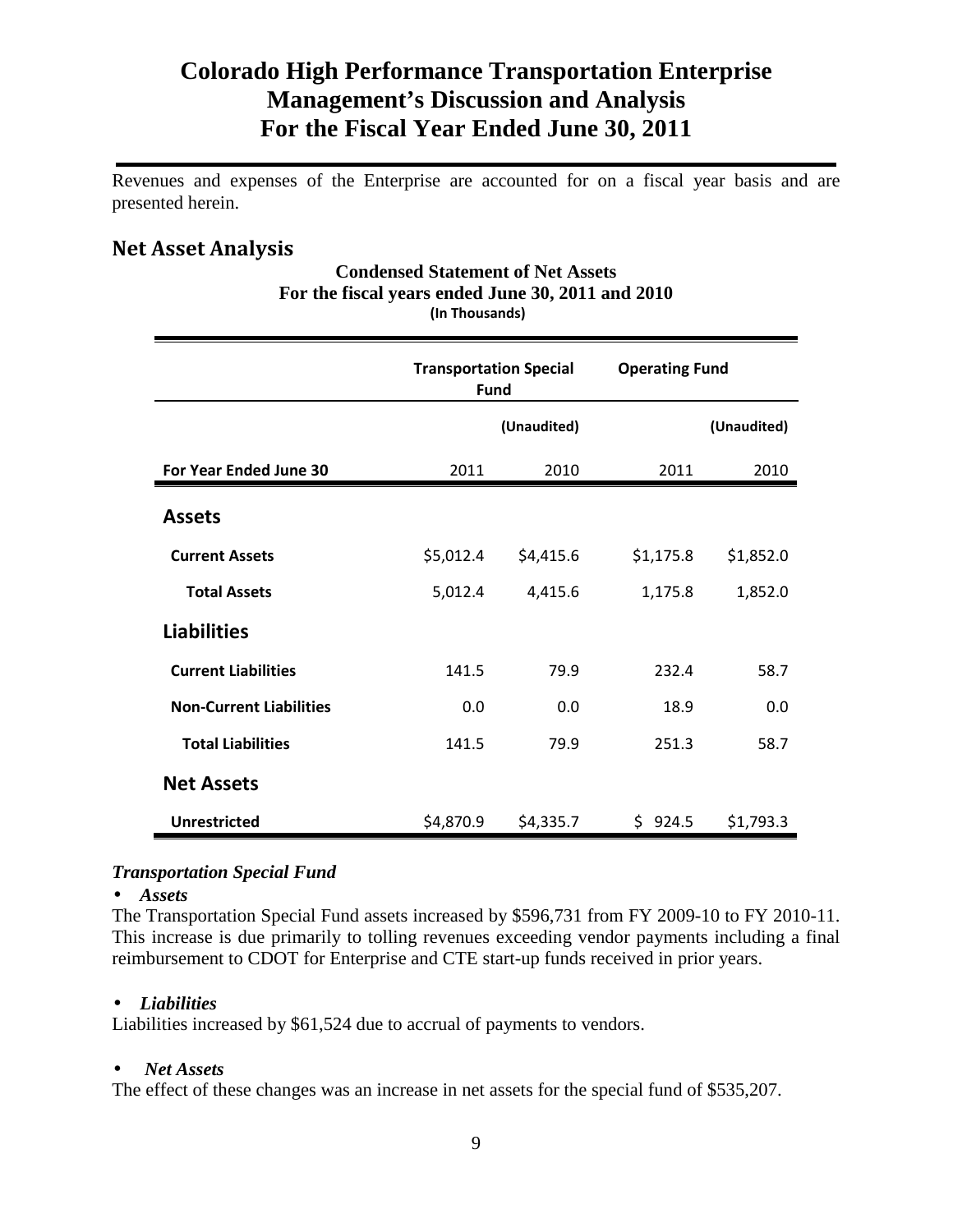#### *Operating Fund*

#### • *Assets*

Operating fund assets decreased by \$676,253 from FY 2009-10 to FY 2010-11 with payments for operating costs of the enterprise offset by federal receivables.

#### • *Liabilities*

Liabilities increased by \$192,580 due to accruals for compensation payable in the amount of \$45,941 as well as payments due to vendors at year end.

#### • *Net Assets*

The effect of these changes was a decrease in net assets of the operating fund of \$868,833.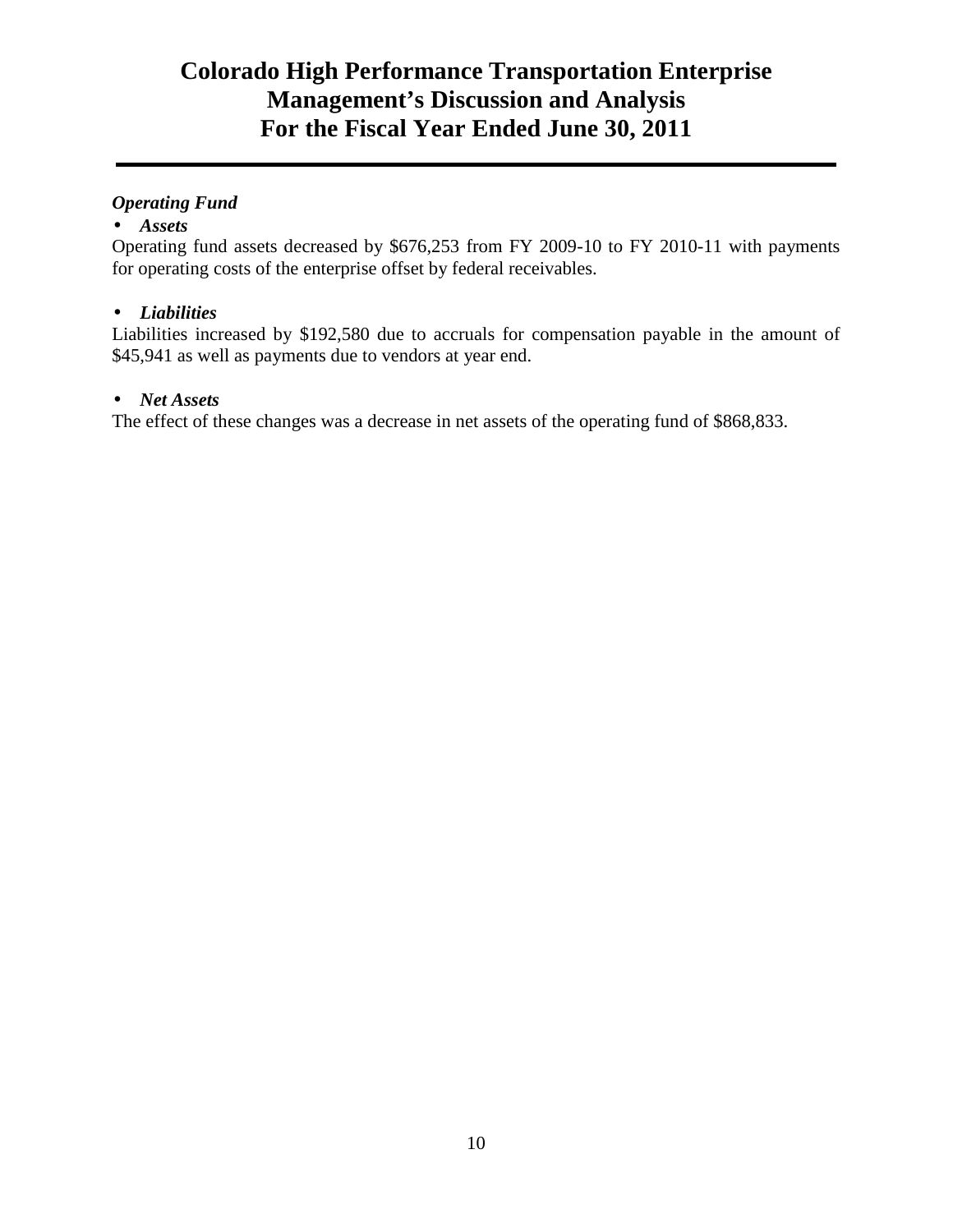### **Revenue and Expense Analysis**

#### **Condensed Schedule of Revenues, Expenses and Changes in Net Assets For the Fiscal Years Ended June 30, 2011 and 2010**

**(In Thousands) Transportation Special Fund Operating Fund (Unaudited) (Unaudited) For Year Ended June 30 2011 2010 2011 2010 Operating Revenues Charges for Tolls and Services**  $\begin{array}{cccc} 2,469.8 & 5,2436.7 & 5,33.8 & 5,11.3 \end{array}$  **Federal Grants** 0.0 0.0 875.4 0.0 **Total Operating Revenues 2,469.8 2,436.7 909.2 11.3 Operating Expenses Salaries and Benefits** 17.8 91.4 225.9 78.1 **Operating and Travel**  176.0 107.4 105.7 9.0 **Professional Services** 003.9 1,034.0 1,458.4 104.7 **Total Operating Expenses 1,097.7 1,232.8 1,790.0 191.8 Operating Income/(Loss) 1,372.1 1,203.9 (880.8) (180.5) Non-Operating Revenues/(Expenses) Investment Income**  $68.6$  181.8 11.9 82.2 **Total Non-Operating Revenues/(Expenses) 68.6 181.8 11.9 82.2 Income before Interagency Transfers** 1,440.7 1,385.7 (868.8) (98.3) **Interagency Transfer** (905.5) (301.8) 0.0 0.0 **Change in Net Assets 535.2 1,083.9 (868.8) (98.3) Net Assets July 1 11 11 12 1,335.7 1,251.8 1,793.3 1,891.6 Net Assets June 30 \$ 4,870.9 \$ 4,335.7 \$ 924.5 \$1,793.3** 

#### *Transportation Special Fund*

#### • *Revenues*

Tolling revenues increased by \$199,530 over the previous year while fines from tolling lanes decreased by \$166,433. The decrease in fine revenue is due to a change in procedures for toll collections. Interest income earned on cash on deposit at the State Treasury decreased with lower interest rates.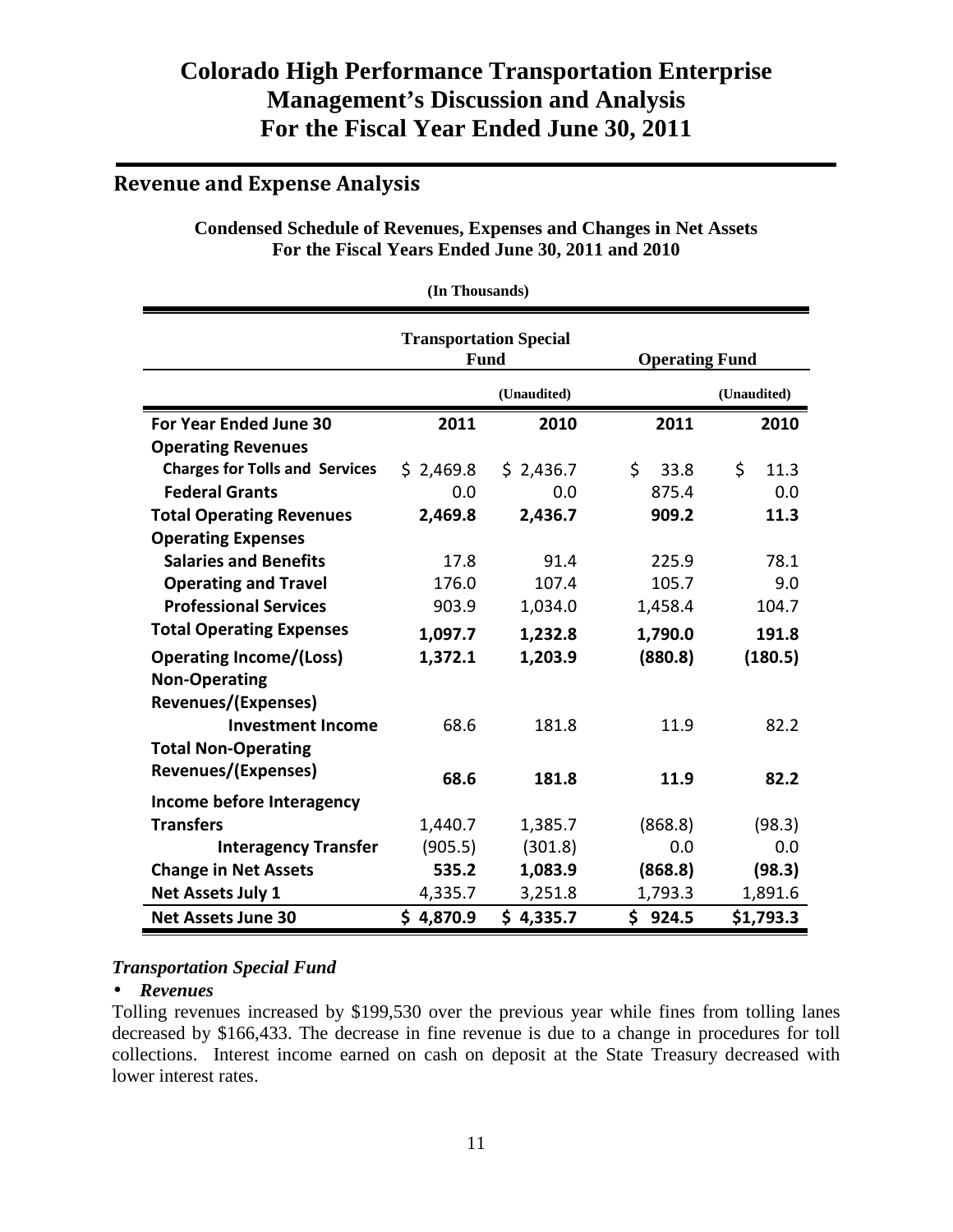#### • *Expenses/Interagency Transfers*

Operating costs decreased in FY 2010-11 by \$135,151 primarily because payments for professional services and salaries were less in FY 2010-11.

CDOT had previously advanced the Enterprise's predecessor, the CTE, amounts used for start-up costs. When the Enterprise was created in statute, the remaining available funds were transferred to the operating fund of the Enterprise. The Enterprise Board designated specific amounts to be used by the two separate funds within the Enterprise. In 2011, the Enterprise Board chose to repay, from tolling revenues, \$905,464, which was the entire amount designated to the Transportation Special Fund.

#### *Operating Fund*

#### • *Revenues*

The Operating fund received some revenues from Colorado Bridge Enterprise for services that Enterprise staff provides. In addition, the fund received a portion of the Federal TIGER grant in FY 2010-11 as previously discussed. The amount received during the year ended June  $30<sup>th</sup>$ , was \$875,400. Other nominal revenues come from interest earnings of cash on deposit with the State Treasury. The moneys on deposit come from the monies advanced by the Transportation Commission to the CTE for its initial startup costs. These proceeds continue to be drawn upon for general operations of the Enterprise that do not involve the operations of the I‐25 Express Lanes.

#### • *Expenses*

Operating costs increased by \$1,598,184 with the hiring of consultants associated with the TIGER grant process. Costs also increased as the director and staff needed to administer the Enterprise were added.

### **Subsequent Event**

In July, 2011, the Enterprise received preliminary approval for a TIFIA loan to fund the costs of building a managed lane on US 36. The maximum amount of the loan is \$54 million and is to be used to fund up to 33% of the costs of the project. Other sources of project funds will come from RTD, Colorado Bridge Enterprise, DRCOG, CDOT and the balance of the TIGER grant. The project is expected to be completed in 2015. The interest rate on the loan is 3.58%.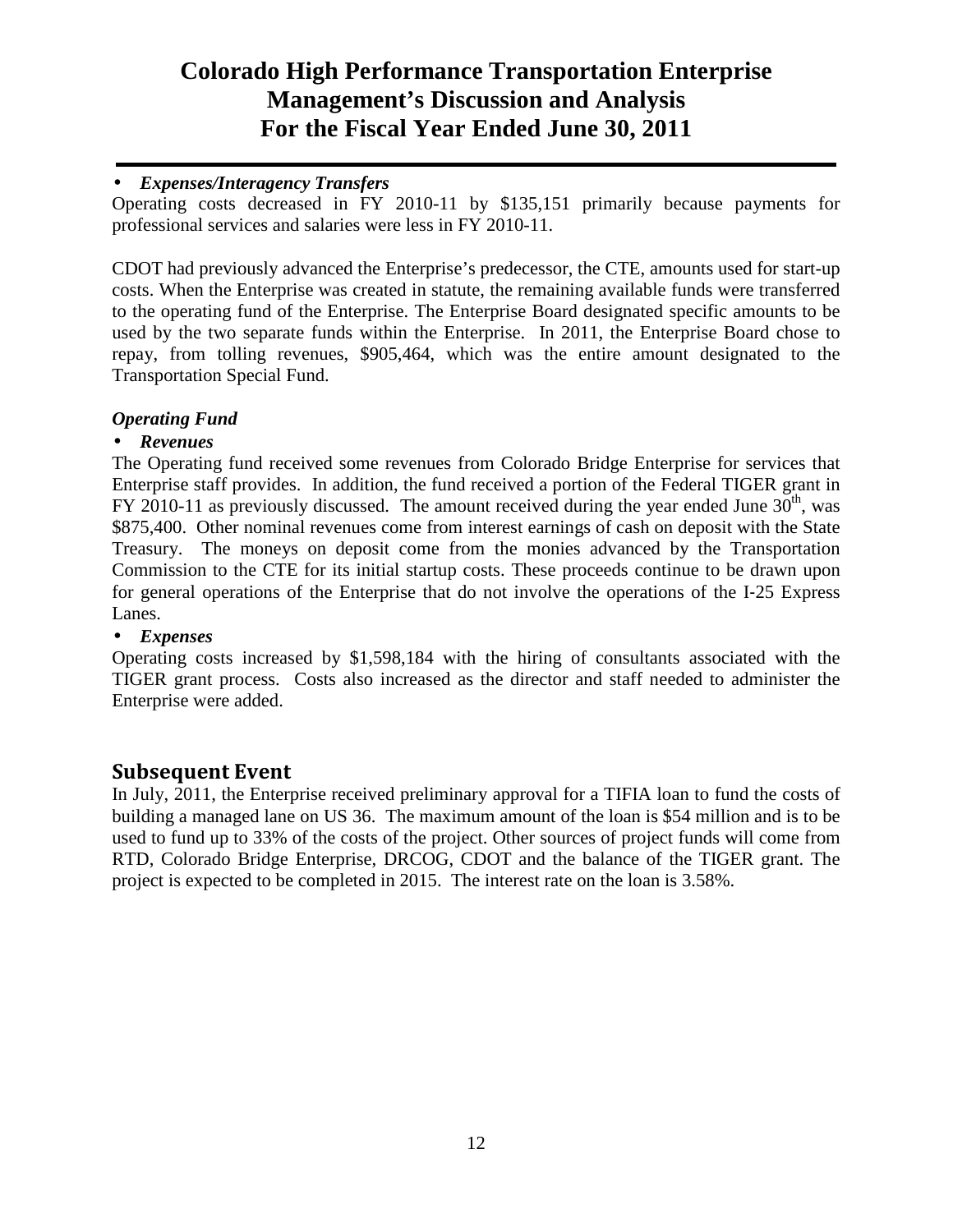### **Financial Contact**

If you have questions about this report please contact: High Performance Transportation Enterprise 4201 E Arkansas Ave Denver, CO 80222 Attn: Marina Krasny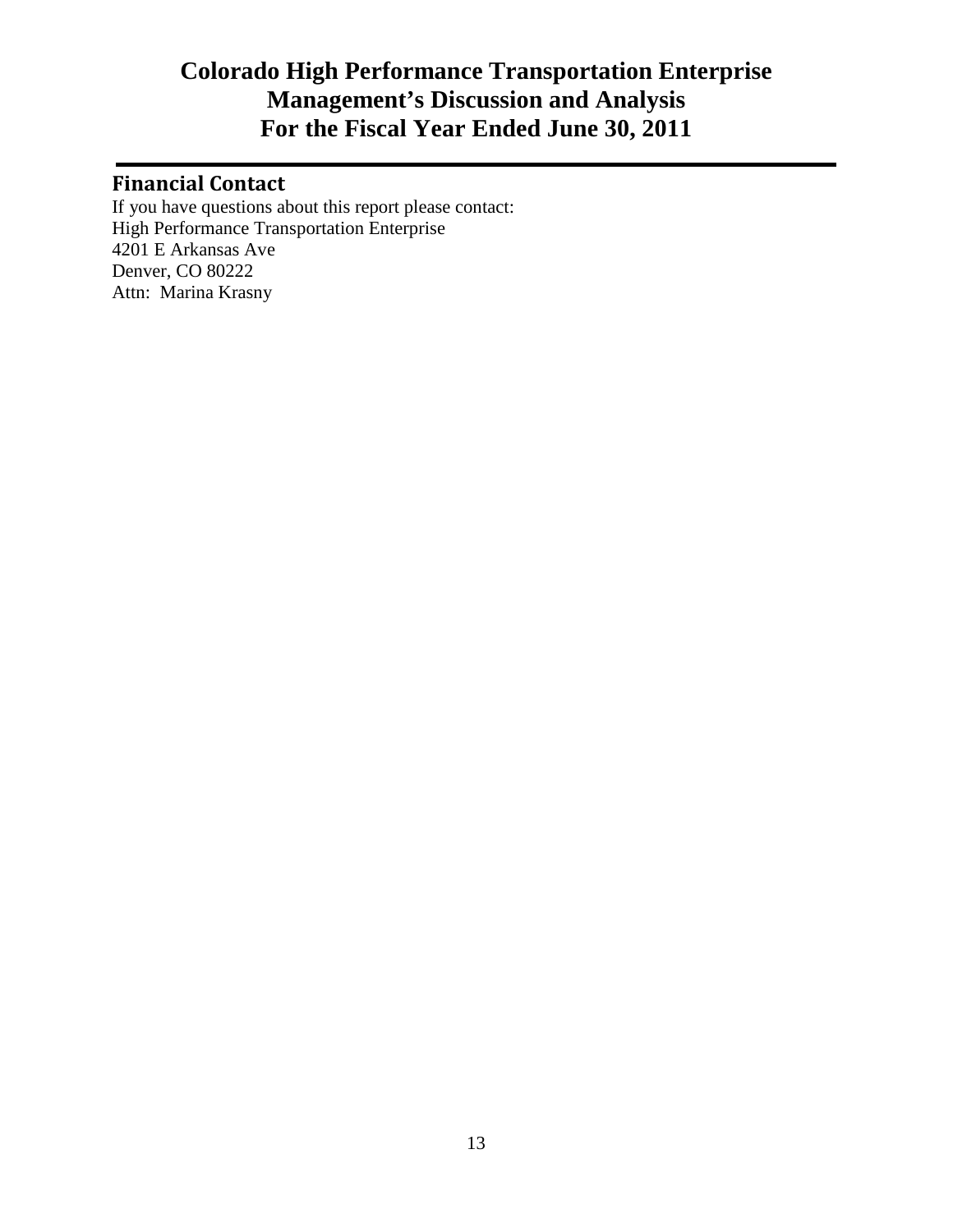# **Colorado High Performance Transportation Enterprise Statement of Net Assets June 30, 2011**

|                                                                                               | <b>Transportation</b><br><b>Special Fund</b> |                          | <b>Operating</b> |                 | <b>Total</b>     |
|-----------------------------------------------------------------------------------------------|----------------------------------------------|--------------------------|------------------|-----------------|------------------|
| <b>ASSETS</b>                                                                                 |                                              |                          |                  |                 |                  |
| Current assets:                                                                               |                                              |                          |                  |                 |                  |
| Cash and cash equivalents                                                                     | \$                                           | 5,001,161                | $\mathcal{S}$    | 1,107,233       | \$<br>6,108,394  |
| Receivables, net<br>Intergovernmental receivables                                             |                                              | 11,193<br>$\overline{0}$ |                  | 3,236<br>65,276 | 14,429<br>65,276 |
| Total current assets                                                                          |                                              | 5,012,354                |                  | 1,175,745       | 6,188,099        |
| <b>Total assets</b>                                                                           |                                              | 5,012,354                |                  | 1,175,745       | 6,188,099        |
| <b>LIABILITIES</b><br><b>Current liabilities:</b><br>Accounts payable and accrued liabilities |                                              | 141,455                  |                  | 232,386         | 373,841          |
| Total current liabilities                                                                     |                                              | 141,455                  |                  | 232,386         | 373,841          |
| <b>Noncurrent liabilities:</b>                                                                |                                              |                          |                  |                 |                  |
| Compensated absences                                                                          |                                              | $\boldsymbol{0}$         |                  | 18,887          | 18,887           |
| Total noncurrent liabilities                                                                  |                                              | $\overline{0}$           |                  | 18,887          | 18,887           |
| <b>Total liabilities</b>                                                                      |                                              | 141,455                  |                  | 251,273         | 392,728          |
| <b>NET ASSETS</b>                                                                             |                                              |                          |                  |                 |                  |
| Unrestricted                                                                                  |                                              | 4,870,899                |                  | 924,472         | 5,795,371        |
| <b>Total net assets</b>                                                                       | \$                                           | 4,870,899                | \$               | 924,472         | \$<br>5,795,371  |

The accompanying notes are an integral part of the financial statements.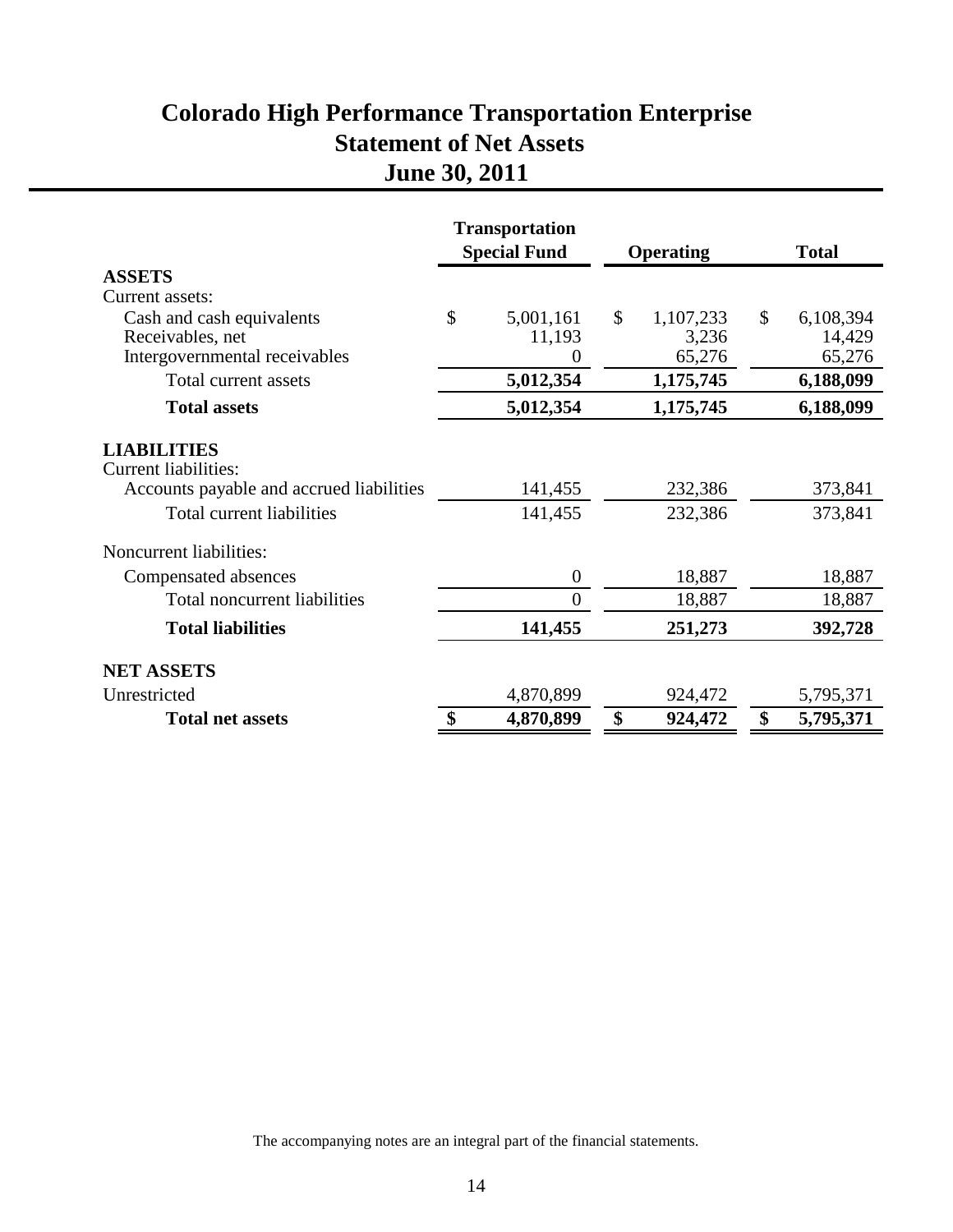# **Colorado High Performance Transportation Enterprise Statement of Revenues, Expenses, and Changes in Net Assets For the Fiscal Year Ended June 30, 2011**

|                                         | <b>Transportation</b><br><b>Special Fund</b> | Operating              | <b>Total</b>    |
|-----------------------------------------|----------------------------------------------|------------------------|-----------------|
| <b>OPERATING REVENUES</b>               |                                              |                        |                 |
| Charges for tolls and services          | \$<br>2,451,008                              | $\mathbb{S}$<br>33,818 | 2,484,826<br>\$ |
| Federal grants and contracts            | $\boldsymbol{0}$                             | 875,391                | 875,391         |
| Other operating revenues                | 18,775                                       | $\Omega$               | 18,775          |
| <b>Total operating revenues</b>         | 2,469,783                                    | 909,209                | 3,378,992       |
| <b>OPERATING EXPENSES</b>               |                                              |                        |                 |
| Salaries and benefits                   | 17,772                                       | 225,879                | 243,651         |
| Operating and travel                    | 175,963                                      | 105,694                | 281,657         |
| Professional services                   | 903,932                                      | 1,458,417              | 2,362,349       |
| <b>Total operating expenses</b>         | 1,097,667                                    | 1,789,990              | 2,887,657       |
| <b>Operating income/(loss)</b>          | 1,372,116                                    | (880, 781)             | 491,335         |
| <b>NONOPERATING REVENUES (EXPENSES)</b> |                                              |                        |                 |
| Investment income, net                  | 68,556                                       | 11,948                 | 80,504          |
| Net nonoperating revenues               | 68,556                                       | 11,948                 | 80,504          |
| Income before interagency transfers     | 1,440,672                                    | (868, 833)             | 571,839         |
| <b>INTERAGENCY TRANSFERS</b>            | (905, 464)                                   | $\overline{0}$         | (905, 464)      |
| <b>CHANGE IN NET ASSETS</b>             | 535,208                                      | (868, 833)             | (333,625)       |
| NET ASSETS, BEGINNING OF THE YEAR       | 4,335,691                                    | 1,793,305              | 6,128,996       |
| NET ASSET, END OF THE YEAR              | \$<br>4,870,899                              | \$924,472              | 5,795,371<br>\$ |

The accompanying notes are an integral part of the financial statements.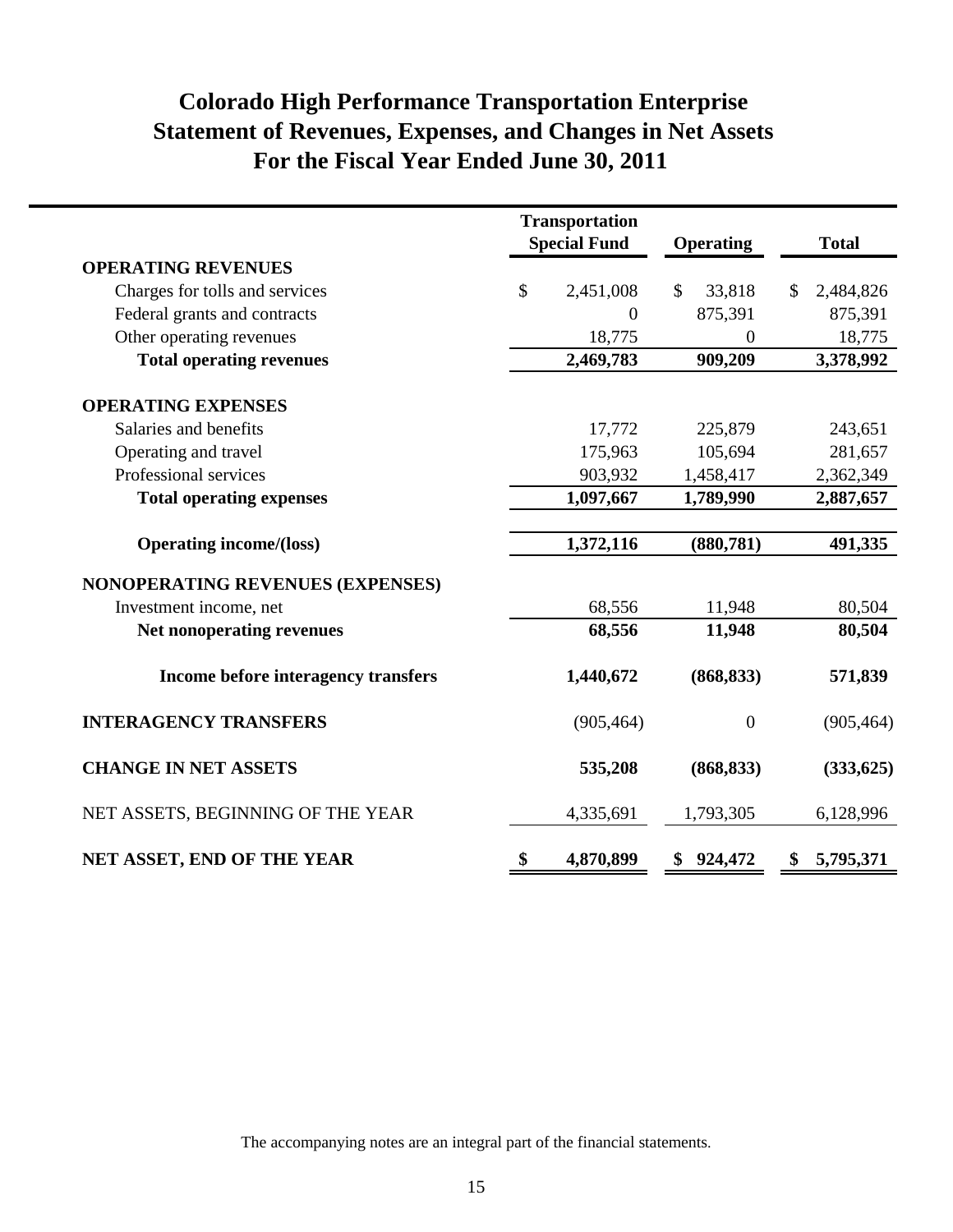### **Colorado High Performance Transportation Enterprise Statement of Cash Flows For the Fiscal Year Ended June 30, 2011**

|                                                                                               |                           | <b>Transportation</b><br><b>Special Fund</b> | <b>Operating</b> |              | <b>Total</b> |
|-----------------------------------------------------------------------------------------------|---------------------------|----------------------------------------------|------------------|--------------|--------------|
| <b>CASH FLOWS FROM OPERATING ACTIVITIES</b>                                                   |                           |                                              |                  |              |              |
| Cash received from users and grants                                                           | \$                        | 2,480,751                                    | \$<br>843,069    | $\mathbb{S}$ | 3,323,820    |
| Cash payments for salaries and benefits                                                       |                           | (18, 464)                                    | (185,060)        |              | (203, 524)   |
| Cash payments to suppliers for goods and services                                             |                           | (1,017,679)                                  | (1,412,350)      |              | (2,430,029)  |
| Net cash provided/(used) by operating activities                                              |                           | 1,444,608                                    | (754, 341)       |              | 690,267      |
| <b>CASH FLOWS FROM NONCAPITAL FINANCING ACTIVITIES</b>                                        |                           |                                              |                  |              |              |
| Interagency transfers                                                                         |                           | (905, 464)                                   | 0                |              | (905, 464)   |
| Net cash used by noncapital financing activities                                              |                           | (905, 464)                                   | $\mathbf{0}$     |              | (905, 464)   |
| <b>CASH FLOWS FROM INVESTING ACTIVITIES</b>                                                   |                           |                                              |                  |              |              |
| Investment income                                                                             |                           | 68,556                                       | 11,948           |              | 80,504       |
| Net cash provided by investing activities                                                     |                           | 68,556                                       | 11,948           |              | 80,504       |
| Net increase (decrease) in cash and cash equivalents                                          |                           | 607,700                                      | (742, 393)       |              | (134, 693)   |
| Cash and cash equivalents, beginning of year                                                  |                           | 4,393,461                                    | 1,849,626        |              | 6,243,087    |
| Cash and cash equivalents, end of year                                                        |                           | 5,001,161                                    | 1,107,233        |              | 6,108,394    |
| Reconciliation of operating gain/loss to net cash provided/(used)<br>by operating activities: |                           |                                              |                  |              |              |
| <b>Operating income/loss</b>                                                                  |                           | 1,372,116                                    | (880, 781)       |              | 491,335      |
| Adjustments to reconcile operating income/loss to net cash                                    |                           |                                              |                  |              |              |
| provided/(used) by operating activities:                                                      |                           |                                              |                  |              |              |
| Receivables, net                                                                              |                           | 10,968                                       | (864)            |              | 10,104       |
| Intergovernmental receivables                                                                 |                           | $\Omega$                                     | (65,276)         |              | (65,276)     |
| Accounts payable and accrued liabilities                                                      |                           | 61,524                                       | 192,580          |              | 254,104      |
| Net cash provided/(used) by operating activities                                              | $\boldsymbol{\mathsf{S}}$ | 1,444,608                                    | \$<br>(754, 341) | \$           | 690,267      |

The accompanying notes are an integral part of the financial statements.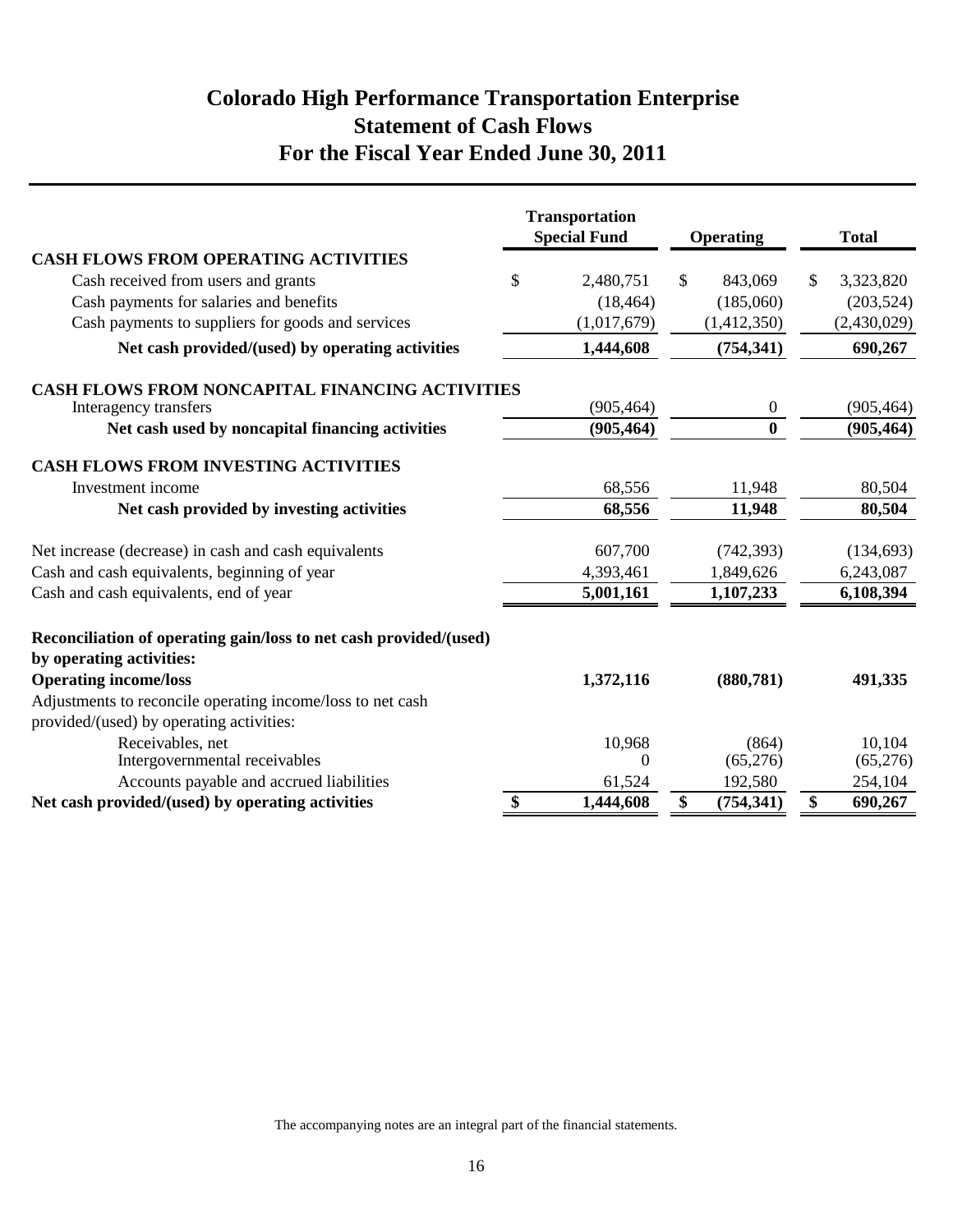# **NOTE 1 – NATURE OF OPERATIONS AND SUMMARY OF SIGNIFICANT ACCOUNTING POLICIES**

### **Nature of Operations**

The High Performance Transportation Enterprise (Enterprise) is a self-supporting enterprise fund of the State of Colorado. It was established as an entity of the Colorado Department of Transportation (CDOT) under the provisions of 43-4-806, Colorado Revised Statutes effective March 2, 2009. The Enterprise replaced the Colorado Tolling Enterprise (CTE) that had been established in 2002 by the Colorado General Assembly. The Enterprise is tasked with pursuing innovative means to more efficiently finance infrastructure projects that will improve the safety, capacity, and accessibility of the transportation system. Financing projects may come through, among other means, public-private partnerships with other entities, user fee-based revenues and debt issuance. The Enterprise is under the direction of its Board, consisting of seven members. The Enterprise was statutorily established with two distinct funds, the Transportation Special Revenue Fund and the Transportation Enterprise Operating Fund.

#### *Transportation Special Fund*

The Statewide Transportation Special Revenue Fund is referred in Statute and herein as the Transportation Special fund. The Fund is authorized to receive moneys from any tolling projects. Currently those revenues come primarily from the I‐25 Express Lanes tolls. Through an intergovernmental agreement with RTD, revenues generated from these tolls cannot be used for purposes other than the operation and maintenance of the I‐25 Express Lanes and of the US 36 corridor.

The Fund also received amounts advanced from the Transportation Commission for startup costs.

#### *Operating Fund*

The Transportation Enterprise Operating Fund, referred to as the Operating Fund, was established to account for administration of non-fee supported activities of the Enterprise. Available amounts within this fund originated with moneys advanced by the Transportation Commission to the CTE for its initial startup costs. These proceeds continue to be drawn upon for general operations of the Enterprise that do not involve the operations of the I‐25 Express Lanes.

#### **Basis of Accounting and Presentation**

For financial reporting purposes, the Enterprise is considered a special-purpose government entity engaged only in business-type activities. Accordingly, the Enterprise uses the accrual basis of accounting to summarize its activities. Under the accrual basis of accounting, revenues are recognized when earned and expenses are recorded when an obligation is incurred.

The financial statements of the Enterprise have been prepared in accordance with generally accepted accounting principles as prescribed by the Governmental Accounting Standards Board (GASB), Financial Accounting Standards Board (FASB) and other applicable guidelines or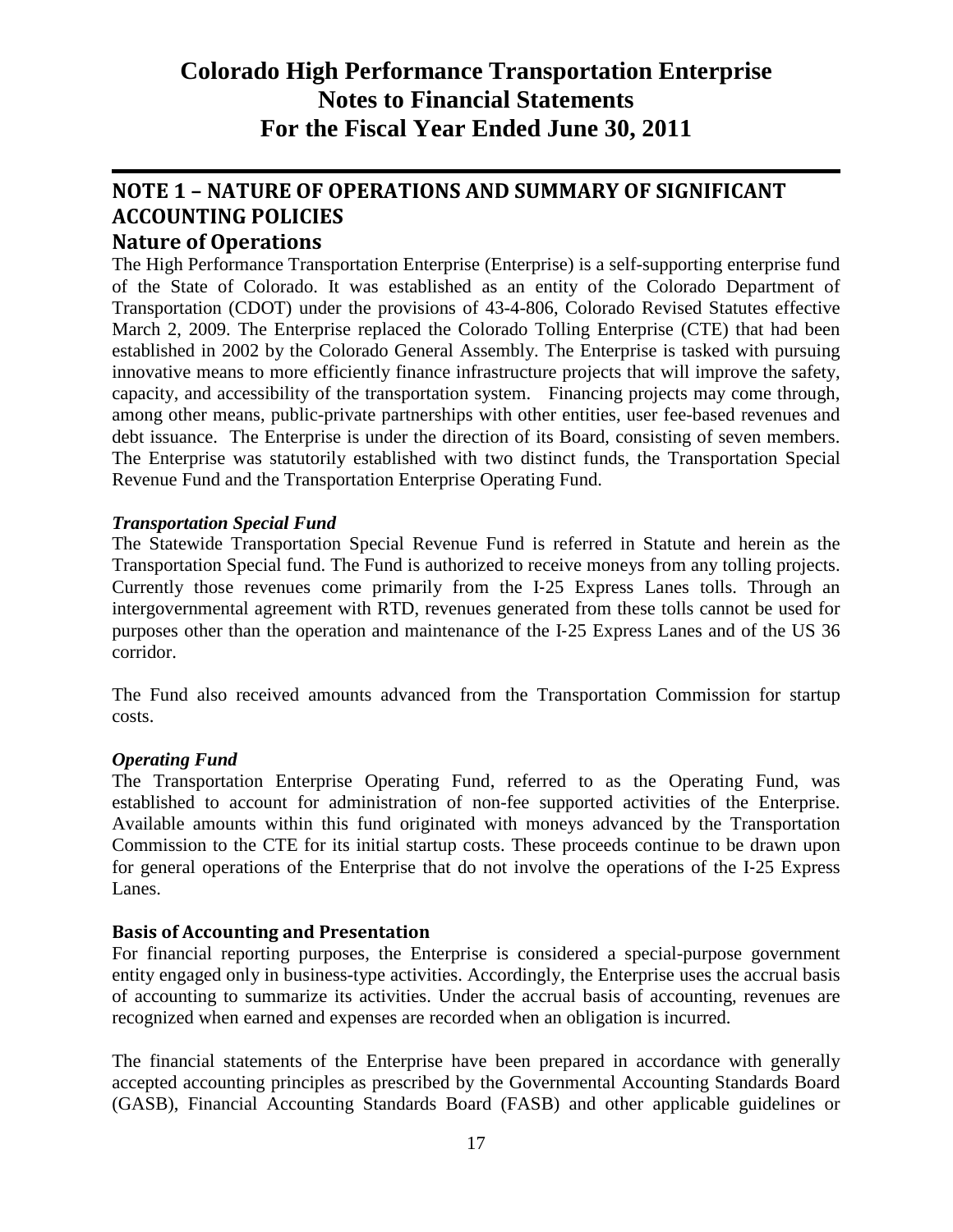pronouncements. The Enterprise uses self-balancing accounting funds to record its financial accounting transactions. The guidelines further require that intra-fund accounting transactions be eliminated.

The basic financial statements of the Enterprise present the financial position, results of operations, and, where applicable, cash flows for only the Enterprise. They do not purport to, and do not present, the financial position of CDOT as of June 30, 2011, or the results of operations, or cash flows where applicable, for the year then ended.

#### **Use of Estimates in Preparation of Financial Statements**

The preparation of financial statements, in conformity with accounting principles generally accepted in the United States of America, requires management to make estimates and assumptions that affect the reported amounts of assets and liabilities and disclosure of contingent assets and liabilities at the date of the financial statements and the reported amounts of revenues and expenses during the reporting periods. Actual results could differ from those estimates.

#### **Cash and Pooled Cash Investments**

Cash and pooled cash investments consist of cash on deposit with the State Treasurer. For purposes of the statement of cash flows, cash and pooled cash investments are defined as instruments with maturities of three months or less at date of acquisition, and pooled cash held by the Colorado State Treasurer.

#### **Receivables**

Receivables that are restricted in nature are reported as such in the financials. Enterprise receivables are discussed in Note 3.

#### **Liabilities**

Amounts due within one year are reported as current liabilities. Amounts owed after one year are reported as noncurrent liabilities. Current liabilities include amounts payable to contractors and vendors as well as an amount recorded for accrued wages as discussed in Note 4. Noncurrent liabilities include compensated absences.

#### **Compensated Absences**

Employees of the Enterprise are entitled to paid vacations, sick days, and personal days off, depending on job classification, length of service, and other factors. The Enterprise has recorded the amount of compensation for future absences as an accrued liability in the accompanying financial statements. The estimated liability is based on hours earned up to assigned maximums. One-fourth of unused sick days or a maximum of 520 hours may be paid to employees upon retirement or death. Unused vacation days are paid to employees upon termination.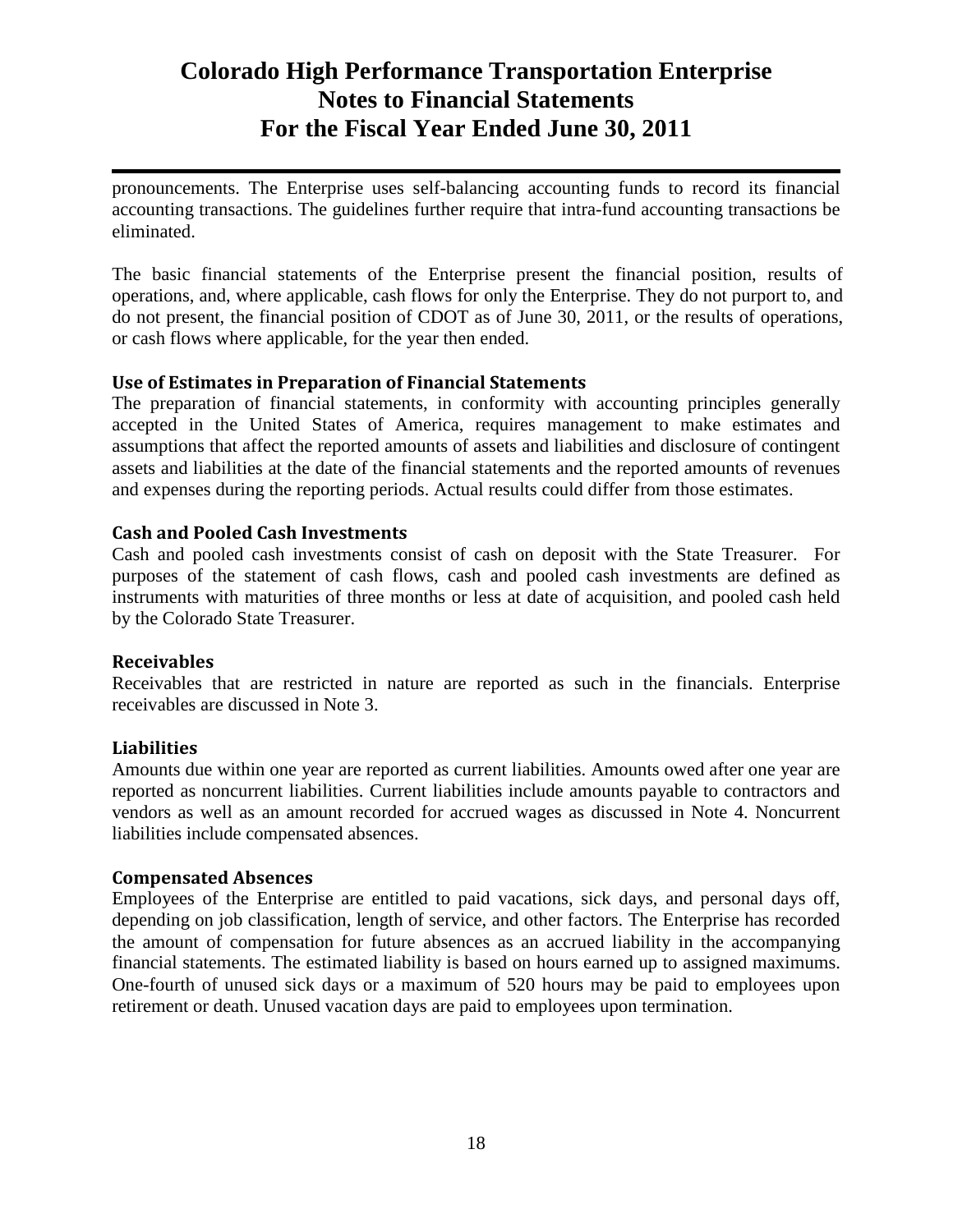The Enterprise did not calculate a compensated absence liability in FY 2009-10. As of June 30, 2011, the estimated cost of compensated absences for which employees are vested is as follows.

|                        | <b>Balance</b>       |                 |                 | <b>Balance</b> |
|------------------------|----------------------|-----------------|-----------------|----------------|
|                        | <b>June 30, 2010</b> | <b>Increase</b> | <b>Decrease</b> | June 30, 2011  |
| Annual Leave           | \$0                  | \$17,880        | (\$1,246)       | \$16,634       |
| Sick Leave             |                      | 4.721           | (2.468)         | 2,253          |
| <b>Total liability</b> | \$0                  | \$22,601        | $(\$3,714)$     | \$18,887       |

#### **Net assets**

The net assets of the Enterprise are classified as unrestricted. Unrestricted net assets represent resources derived from services provided to borrowers, lenders, and collection activities. These resources are used to pay the operating costs of the Enterprise.

#### **Classification of Revenues and Expenses**

The Enterprise has classified its revenues and expenses as either operating or non-operating. Operating revenues and expenses generally result from providing services or incurring expenses in connection with the Enterprise's principal activities. Non-operating revenues and expenses include transactions such as interest earned on deposits.

#### **Budgets and Budgetary Accounting**

The Enterprise prepares an annual operating budget as set by the Board with periodic reviews and changes. By statute, the Enterprise is continuously funded through user service charges. Therefore, the budget is not legislatively adopted and budgetary comparison information is not a required part of these financial statements.

#### **Application of Restricted and Unrestricted Resources**

When both restricted and unrestricted resources are available to pay an expense, the Enterprise's policy is to first use unrestricted resources per statutory limitations.

#### **Application of FASB Statements**

As an enterprise fund, the Enterprise operates as a business-type activity. It follows all current GASB pronouncements as well as all Financial Accounting Standards Board Statements and Interpretations, Accounting Principles Board Opinions and Accounting Research Bulletins issued on or before November 30, 1989 except those that conflict with a GASB pronouncement.

#### **NOTE 2 – CASH AND POOLED CASH INVESTMENTS**

The Enterprise deposits cash with the Colorado State Treasurer as required by Colorado Revised Statutes (CRS). The State Treasury acts as a bank for all state agencies and institutions of higher education, with the exception of the University of Colorado. The State Treasurer pools these deposits and invests them in securities approved by CRS 24-75-601.1. Moneys deposited in the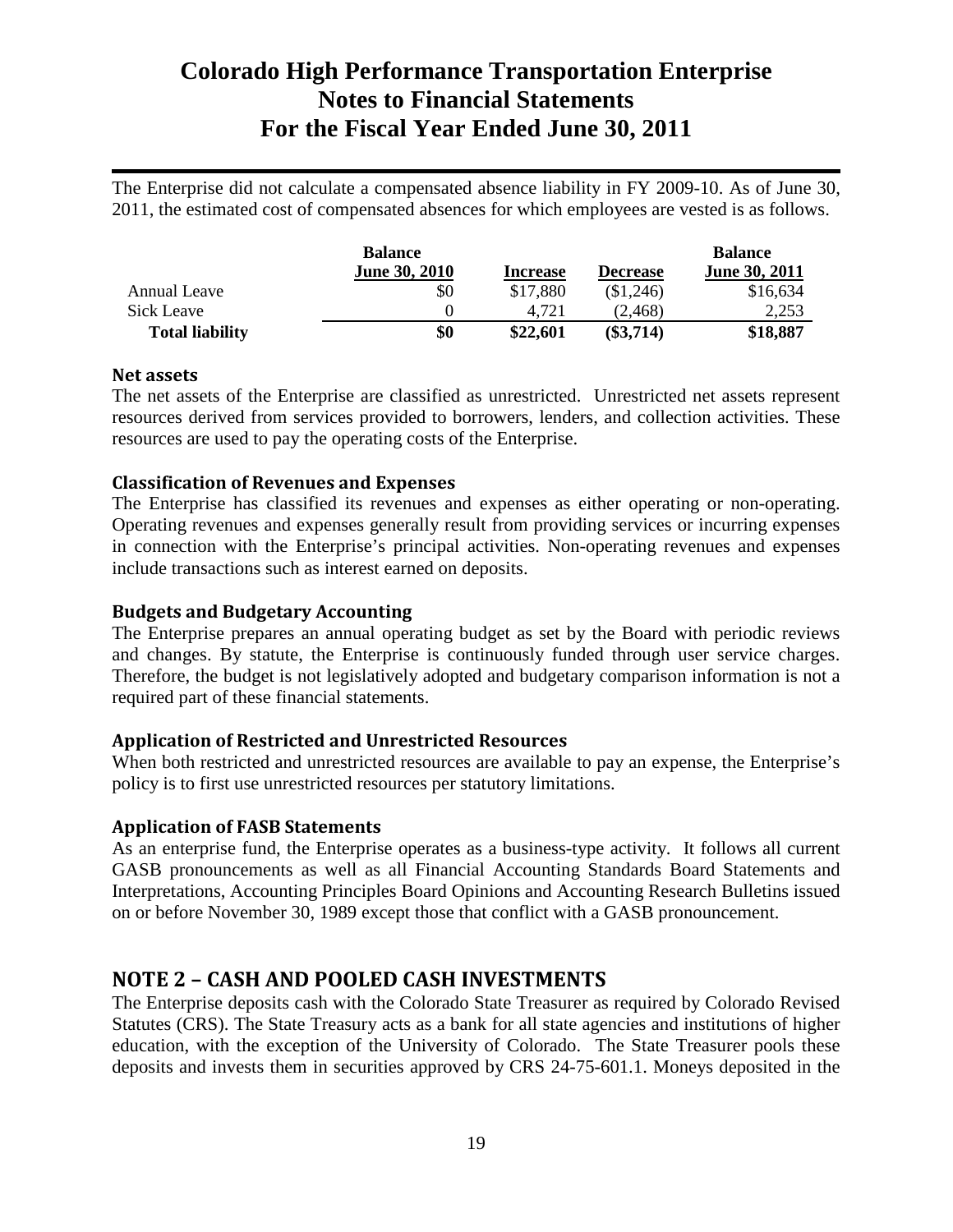Treasury are invested until the cash is needed. As of June 30, 2011, cash balances were as follows:

|                                                                        | <b>Transportation</b><br><b>Special Fund</b> | <b>Operating Fund</b> |
|------------------------------------------------------------------------|----------------------------------------------|-----------------------|
| Cash on Deposit with State<br>Treasurer<br>State Treasurer pooled cash | \$4,926,126                                  | \$1,088,313           |
| investments – unrealized gain                                          | 75,035                                       | 18,920                |
| <b>Total</b>                                                           | \$5,001,161                                  | \$1,107,233           |

The combined total of \$6.1 million represents less than .1% percent of the total \$6,100.3 million fair value of deposits in the State Treasurer's Pool.

The Enterprise reports its share of the treasurer's unrealized gains/losses based on its participation in the State Treasurer's pool. All of the treasurer's investments are reported at fair value, which is determined based on quoted market prices at June 30, 2011. The State Treasurer does not invest any of the pool resources in any external investment pool, and there is no assignment of income related to participation in the pool. The unrealized gain included in "Investment Income" reflects only the change in fair value during the current fiscal year. Additional information on the treasurer's pool may be obtained in the State of Colorado's Comprehensive Annual Financial Report.

#### **NOTE 3 – ACCOUNTS RECEIVABLE**

The Enterprise has recorded receivables from the Federal Government in the amount of \$65,276 related to the TIGER grant.

#### **NOTE 4 – ACCRUED LIABILITIES**

Current liabilities include amounts payable to contractors and vendors as well as an amount recorded for accrued wages. Under Colorado Revised Statute 24-75-201, salaries and wages earned during the months of June are paid in July of the following year. An accrued liability was recorded on June 30, 2011 for \$28,330 for incurred but unpaid salaries and wages. Accrued liabilities to vendors equaled \$345,511. Finally, a non-current liability was recorded for compensated absences in the amount of \$18,887.

#### **NOTE 5 – INTERAGENCY TRANSFERS**

In previous fiscal years, CDOT advanced operating funds to Enterprise's predecessor, the Colorado Tolling Enterprise. Before the statutory creation of the Enterprise, a portion of this amount was transferred back to CDOT. With the establishment of the Enterprise, the repayment of these moneys was allocated based on the amount needed for I-25 startup compared to amounts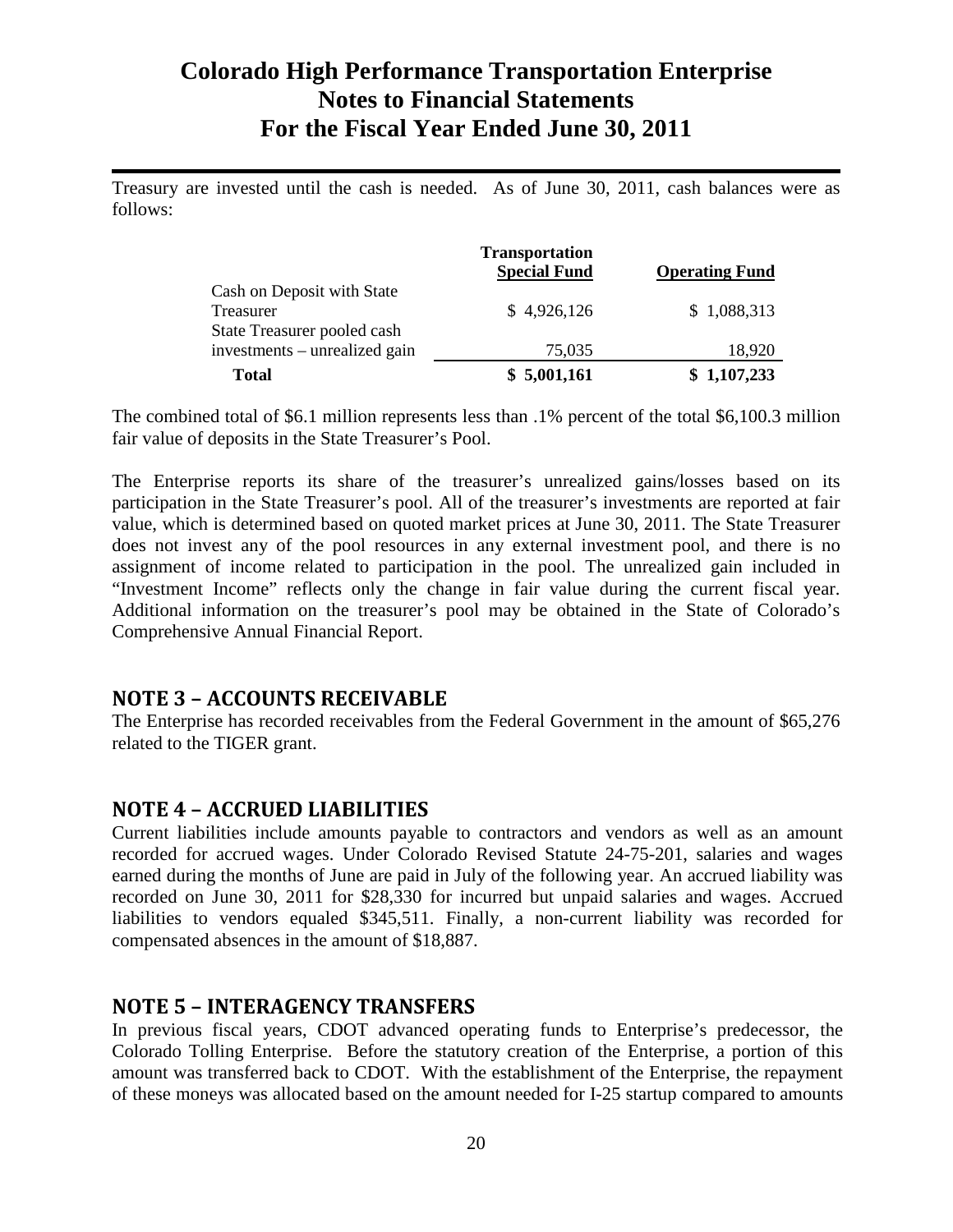needed for ongoing operations separate from I-25. Through FY 2011 a total of \$2.5 million has been repaid from tolling revenues. A balance of \$2.0 million remains outstanding.

### **NOTE 6 – PENSION PLANS**

#### **A. PLAN DESCRIPTION**

All of the Enterprise's employees participate in a defined benefit pension plan. The plan's purpose is to provide income to members and their families at retirement or in case of death or disability. The plan is a cost sharing multiple employer plan administered by the Public Employees' Retirement Association (PERA). PERA was established by State statute in 1931. Responsibility for the organization and administration of the plan is placed with the Board of Trustees of PERA. Changes to the plan require an actuarial assessment and legislation by the General Assembly. The State plan and other divisions' plans are included in PERA's financial statements, which may be obtained by writing PERA at PO Box 5800, Denver, Colorado 80217, by calling PERA at 1-800-759-PERA (7372), or by visiting http://www.copera.org.

New employees, excluding four-year college and university employees, are allowed 60 days to elect to participate in PERA's defined contribution retirement plan. If that election is not made, the employee becomes a member of PERA's defined benefit plan. Prior to legislation passed during the 2006 session, higher education employees may have participated in social security, PERA's defined benefit plan, or the institution's optional retirement plan. Currently, higher education employees, except for community college employees, are required to participate in their institution's optional plan, if available, unless they are active or inactive members of PERA with at least one year of service credit. In that case they may elect either PERA or their institution's optional plan. Community college employees hired after January 1, 2010, are required to become members of PERA's defined benefit or defined contribution plan.

PERA members electing the defined contribution plan are allowed an irrevocable election between the second and fifth year to use their defined contribution account to purchase service credit and be covered under the defined benefit retirement plan. However, making this election subjects the member to the rules in effect for those hired on or after January 1, 2007, as discussed below. Employer contributions to defined contribution plan is the same as the contributions to the PERA defined benefit plan.

Based on changes in the 2010 legislative session slightly different plan requirements were in effect until December 31, 2010. The following requirements were effective at June 30, 2011.

Plan members (except State troopers) are eligible to receive a monthly retirement benefit when they meet age and service requirements based on their original hire date as follows:

 Hired before July 1, 2005 – age 50 with 30 years of service, age 60 with 20 years of service, or age 65 with 5 years of service.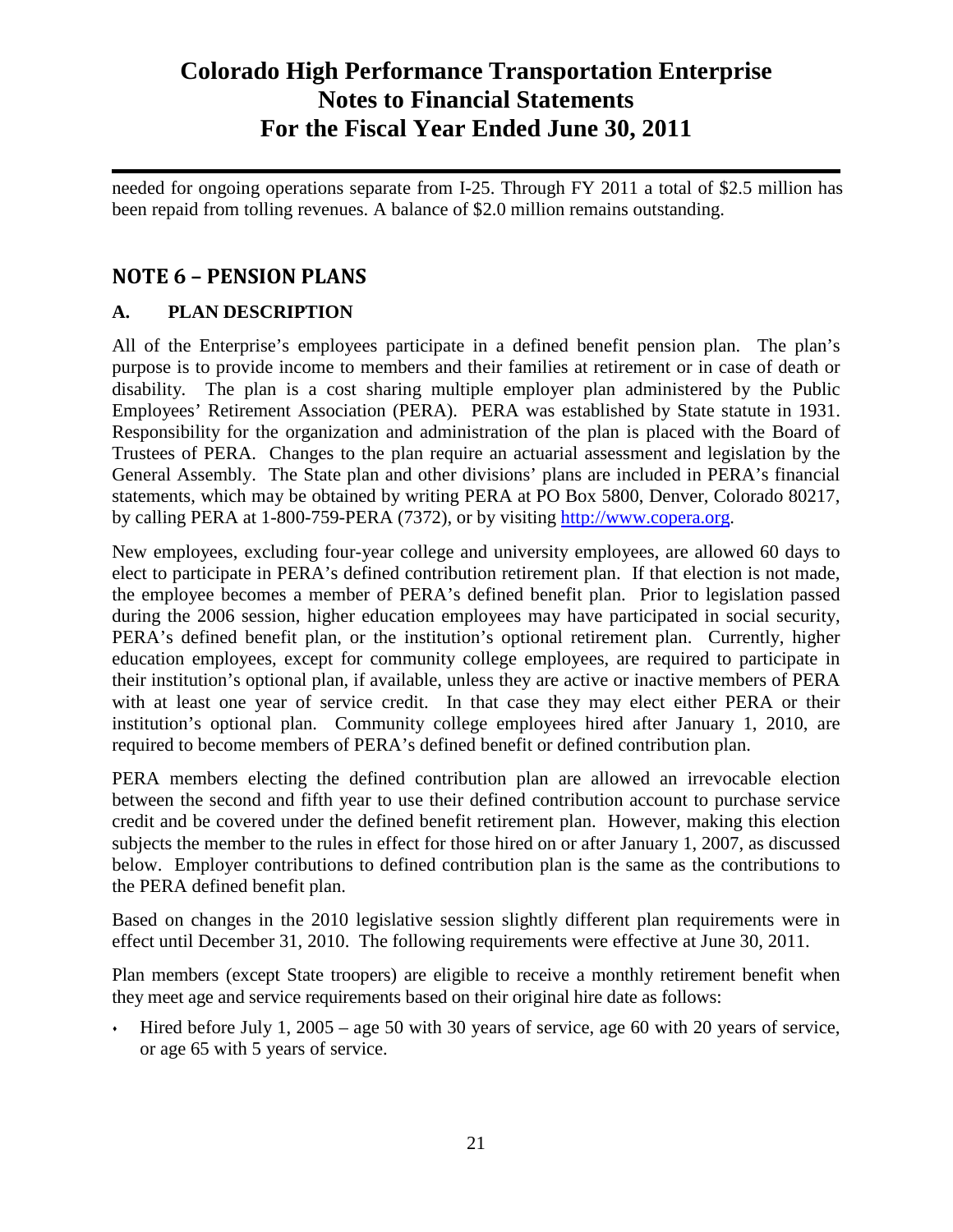- Hired between July 1, 2005 and December 31, 2006 any age with 35 years of service, age 55 with 30 years of service, age 60 with 20 years of service, or age 65 with 5 years of service.
- Hired between January 1, 2007 and December 31, 2010 any age with 35 years of service, age 55 with 30 years of service, age 60 with 25 years of service, or age 65 with 5 years of service. For employees hired before January 1, 2007, age and service requirements increase to those required for members hired between January 1, 2007 and December 31, 2010 if the member has less than five years of service credit as of January 1, 2011.
- Hired between January 1, 2011 and December 31, 2016 any age with 35 years of service, age 58 with 30 years of service, or age 65 with 5 years of service.
- Hired on or after January 1, 2017 any age with 35 years of service, age 60 with 30 years of service, or age 65 with 5 years of service.

Members with five years of service credit at January 1, 2011, are also eligible for retirement benefits without a reduction for early retirement based on the original hire date, as follows:

- Hired before January 1, 2007 age 55 and age plus years of service equals 80 or more.
- Hired between January 1, 2007 and December 31, 2010 age 55 and age plus years of service equals 85 or more. For members hired before January 1, 2007, age plus years of service increase to 85 for members with less than five years of service credit as of January 1, 2011.
- $\cdot$  Hired between January 1, 2011 and December 31, 2016 age 58 and age plus years of service equals 88 or more.
- $\cdot$  Hired on or after January 1, 2017 age 60 and age plus years of service equals 90.

State troopers and judges comprise a small percentage of plan members but have higher contribution rates, and State troopers are eligible for retirement benefits at different ages and years of service.

Most members automatically receive the higher of the defined retirement benefit or money purchase benefit at retirement. Defined benefits are calculated as 2.5 percent times the number of years of service times the highest average salary (HAS). For retirements before January 1, 2009, HAS is calculated as one-twelfth of the average of the highest salaries on which contributions were paid, associated with three periods of 12 consecutive months of service credit and limited to a 15 percent increase between periods if the salaries used were from the last three years of employment. For retirements after January 1, 2009, four periods are used and are ranked from lowest to highest with the maximum increase between years limited to 15 percent. For members hired on or after January 1, 2007, the maximum increase between ranked periods is 8 percent. Notwithstanding any other provisions, members first eligible for retirement after January 2, 2011 have a maximum increased between periods of 8 percent.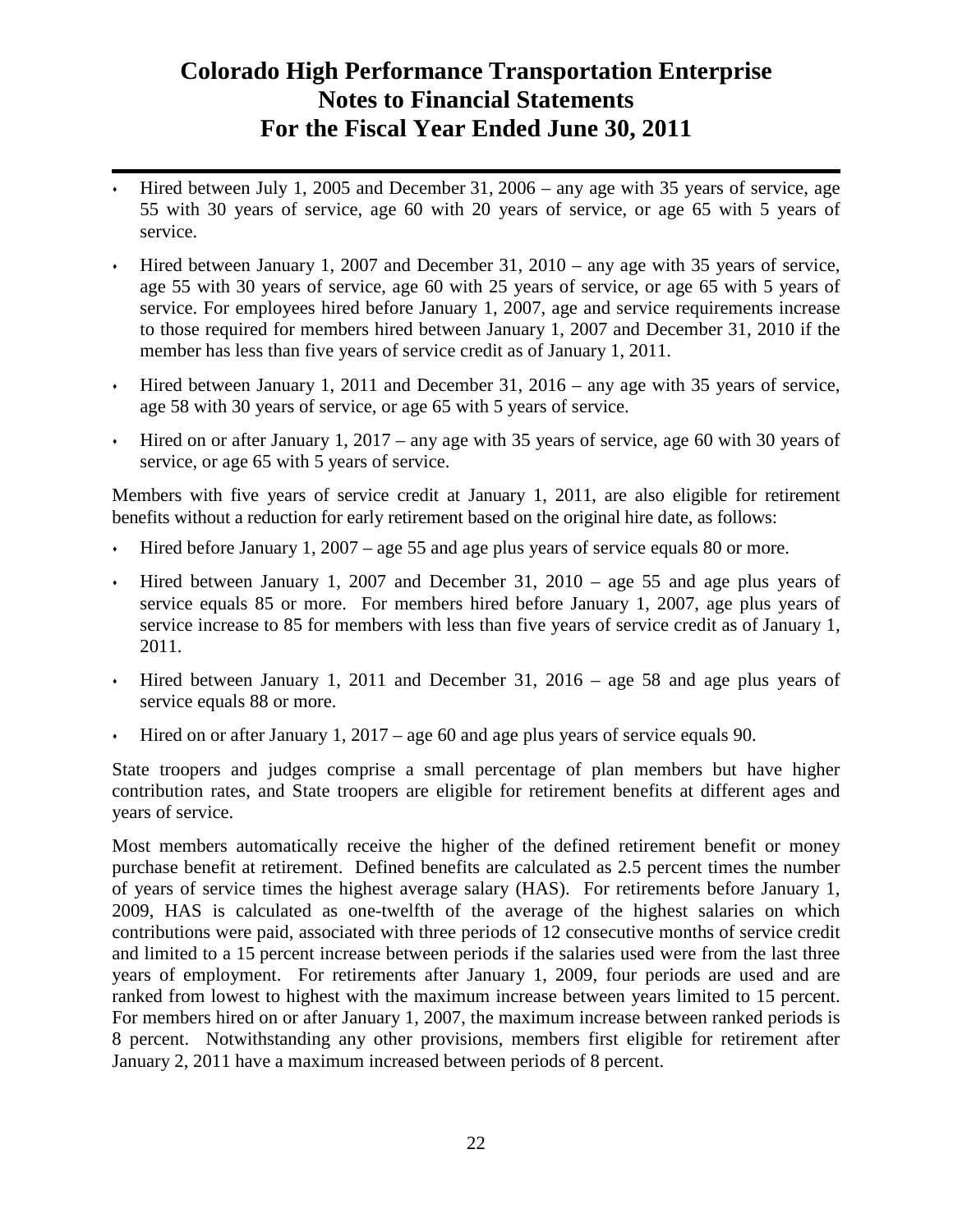Retiree benefits are increased annually in July after one year of retirement based on the member's original hire date as follows:

- Hired before July 1, 2007 the lesser of 2 percent or the average of the monthly Consumer Price Index increases.
- Hired on or after January 1, 2007 the lesser of 2 percent or the actual increase in the national Consumer Price Index, limited to a 10 percent reduction in a reserve established for cost of living increases related strictly to those hired on or after January 1, 2007. (The reserve is funded by 1 percentage point of salaries contributed by employers for employees hired on or after January 1, 2007.
- The upper limits on benefits increase by one-quarter percentage point each year when the funded ratio of PERA equals or exceeds 103 percent and declines by one-quarter percentage point when the funded ratio drops below 90 percent after having exceeded 103 percent. The funded ratio increase does not apply for three years when a negative return on investment occurs.
- Members who are disabled, who have five or more years of service credit, six months of which has been earned since the most recent period of membership, may receive retirement benefits if determined to be permanently disabled. If a member dies before retirement, their eligible children under the age of 18 (23 if a full time student) or their spouse may be entitled to a single payment or monthly benefit payments. If there is no eligible child or spouse then financially dependent parents, beneficiaries, or the member's estate, may be entitled to a survivor's benefit.

### **B. FUNDING POLICY**

The contribution requirements of plan members and their employers are established, and may be amended, by the General Assembly. Salary subject to PERA contribution is gross earnings less any reduction in pay to offset employer contributions to the State sponsored IRC 125 plan established under Section 125 of the Internal Revenue Code.

Most employees contribute 8.0 percent (10.0 percent for State troopers) of their salary, as defined in CRS 24-51-101(42), to an individual account in the plan. Effective July 1, 2010 Senate Bill 10-146 requires members in the State and Judicial Divisions to pay 2.5 percent additional member contributions through June 30, 2011. Employer contributions for members in these two divisions will be reduced by 2.5 percent. Senate Bill 11-076 continued these contribution rates through June 30, 2012.

From July 1, 2010, to December 31, 2010, the State contributed 11.35 percent (14.05 percent for State troopers and 14.86 percent for the Judicial Branch) of the employee's salary. From January 1, 2011, through June 30, 2011, the State contributed 12.25 percent (14.95 percent for State troopers and 14.86 percent for the Judicial Branch). During all of Fiscal Year 2010-11, 1.02 percent of the employees' total salary was allocated to the Health Care Trust Fund.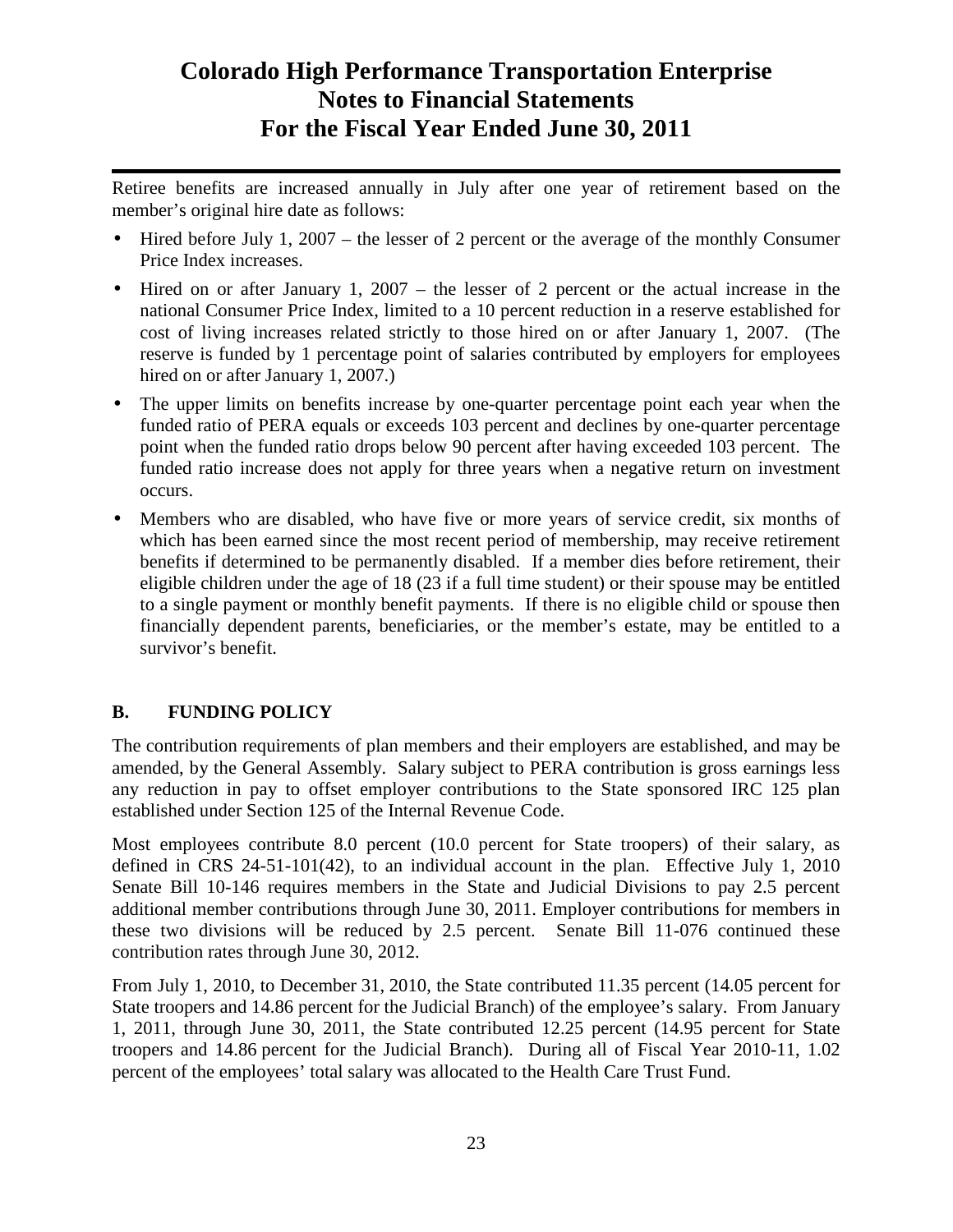Per Colorado Revised Statutes, an amortization period of 30 years is deemed actuarially sound. At December 31, 2010, the division of PERA in which the State participates has a funded ratio of 62.8 percent and a 47 year amortization period based on current contribution rates. The funded ratio on the market value of assets is lower at 61.3 percent.

In the 2004 legislative session, the general assembly authorized an Amortization Equalization Disbursement (AED) to address a pension-funding shortfall. The AED requires PERA employers to pay an additional .5 percent of salary beginning January 1, 2006, another .5 percent of salary in 2007, and subsequent year increases of .4 percent of salary until the additional payment reaches 3.0 percent in 2012.

In the 2006 legislative session, the general assembly authorized a Supplemental Amortization Equalization Disbursement (SAED) that requires PERA employers to pay an additional one half percentage point of total salaries paid beginning January 1, 2008. The SAED is scheduled to increase by one-half percentage point through 2013 resulting in a cumulative increase of three percentage points. For State employers, each year's one half percentage point increase in the SAED will be deducted from the amount of changes to State employees' salaries, and used by the employer to pay the SAED.

In the 2010 legislative session, the General Assembly extended both the AED and SAED. The AED will continue to increase at a rate of 0.4 percent of salary from calendar years 2013 through 2017. The SAED will continue to increase by one-half percentage point from calendar years 2014 through 2017. Both the AED and SAED will be reduced by one-half percent point when funding levels reach 103 percent, and both will be increased by one-half percent point when the funding level subsequently falls below 90 percent. Neither the AED nor the SAED may exceed 5 percent.

Historically members have been allowed to purchase service credit at reduced rates. However, legislation passed in the 2006 session required, that future agreements to purchase service credit be sufficient to fund the related actuarial liability.

The Enterprise's contributions to the PERA defined benefit plan for the fiscal years ending June 30, 2011, and 2010 were \$20,227 and \$15,843 respectively. These contributions met the contribution requirement for each year.

### **NOTE 7 – OTHER RETIREMENT PLANS Defined Contribution Plan**

The PERA Defined Contribution Retirement Plan was established January 1, 2006, as an alternative to the defined benefit plan. All employees, with the exception of certain higher education employees, have the option of participating in the plan. New member contributions to the plan vest from 50 percent to 100 percent evenly over 5 years. Participants in the plan are required to contribute 8 percent (10 percent for state troopers) of their salary. For Fiscal Years 2009-10 and 2010-11 the legislature temporarily increased the required contribution rate to 10.5 percent (12.5 percent for State Troopers). At December 31, 2010, the plan had 3,479 participants.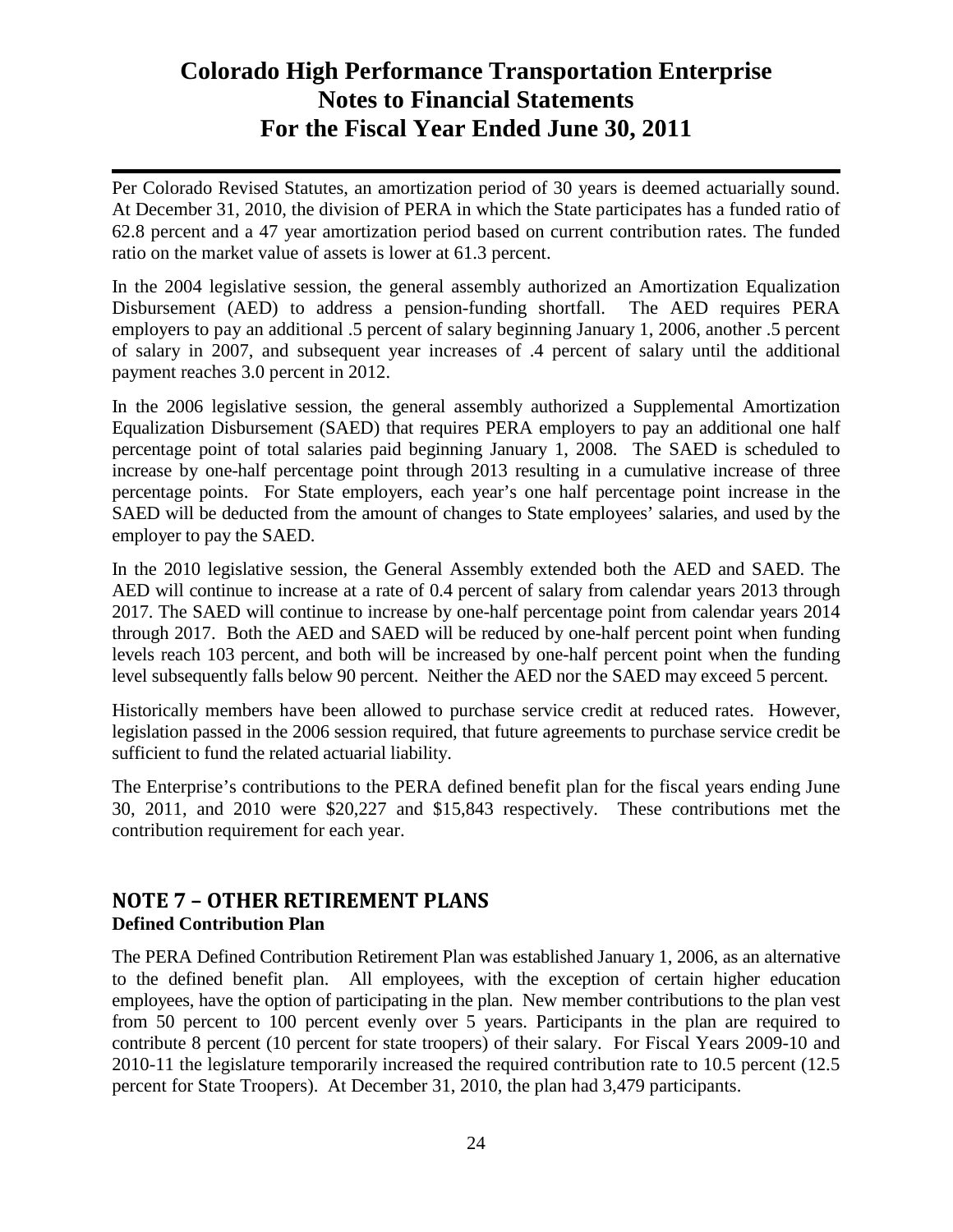#### **Deferred Compensation Plan**

The PERA Deferred Compensation Plan (457) was established July 1, 2009, as a continuation of the State's deferred compensation plan which was established for state and local government employees in 1981. At July 1, 2009, the State's administrative functions for the 457 plan were transferred to PERA, where all costs of administration and funding are borne by the plan participants. In calendar year 2010, participants were allowed to make contributions of up to 100 percent of their annual gross salary (reduced by their 8 percent PERA contribution with a temporarily increase to 10.5 percent for Fiscal Years 2010-11 and 2011-12) to a maximum of \$16,500. Participants who are age 50 and older, and contributing the maximum amount allowable, were allowed to make an additional \$5,500 contribution in 2010, for total contributions of \$22,000. Contributions and earnings are tax deferred. At December 31, 2010, the plan had 18,215 participants.

PERA also offers a voluntary 401k plan entirely separate from the defined benefit pension plan, the deferred compensation plan, and the defined contribution plan. Certain agencies and institutions of the State offered 403(b) or 401(a) plans.

### **NOTE 8 – OTHER POSTEMPLOYMENT BENEFITS AND LIFE INSURANCE Health Care Plan**

The PERA Health Care Program began covering benefit recipients and qualified dependents on July 1, 1986. This benefit was developed after legislation in 1985 established the Program and the Health Care Fund; the program was converted to a trust fund in 1999. The plan is a costsharing multiple-employer plan under which PERA subsidizes a portion of the monthly premium for health care coverage. The benefits and employer contributions are established in statute and may be amended by the General Assembly. PERA includes the Health Care Trust Fund in its Comprehensive Annual Financial Report, which may be obtained by writing PERA at PO Box 5800, Denver, Colorado 80217, by calling PERA at 1-800-759-PERA (7372), or by visiting http://www.copera.org.

After the PERA subsidy, the benefit recipient pays the balance of the premium through an automatic deduction from the monthly retirement benefit. Monthly premium costs for participants depend on the health care plan selected, the PERA subsidy amount, Medicare eligibility, and the number of persons covered. Effective July 1, 2000, the maximum monthly subsidy is \$230 per month for benefit recipients who are under 65 years of age and who are not entitled to Medicare and \$115 per month for benefit recipients who are 65 years of age or older or who are under 65 years of age and entitled to Medicare. The maximum subsidy is based on the recipient having 20 years of service credit, and is subject to reduction by 5 percent for each year less than 20 years.

Employees are not required to contribute to the Health Care Trust Fund, which is maintained by employer's contributions as discussed above in Note 6 B. Beginning July 1, 2004, State agencies/institutions are required to contribute 1.02 percent of gross covered wages to the Health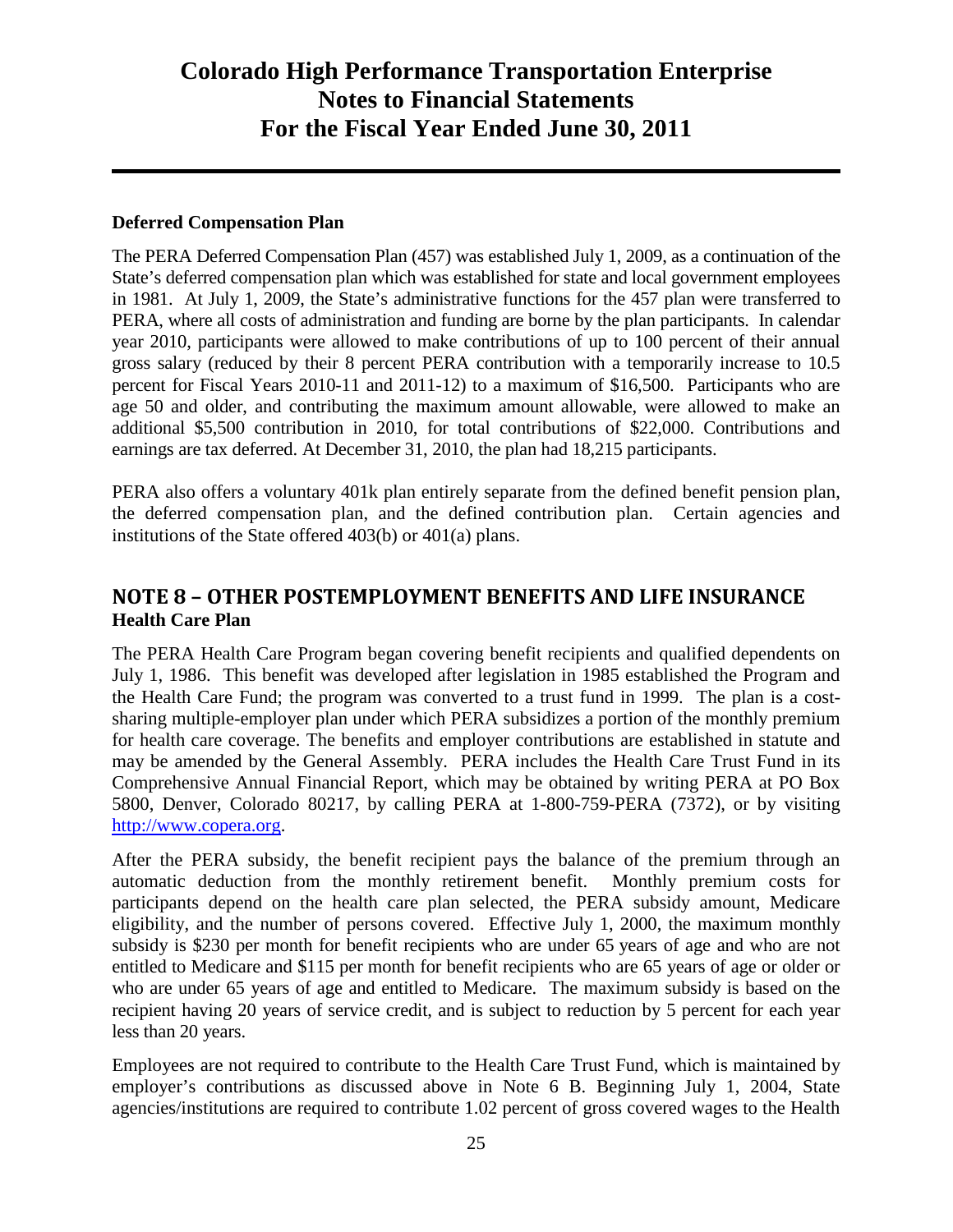Care Trust Fund. The Enterprise contributed \$1,883 and \$1,630 as required by statute in Fiscal Years 2010-11 and 2009-10, respectively. In each year the amount contributed was 100 percent of the required contribution.

The Health Care Trust Fund offers two general types of plans: fully-insured plans offered through health care organizations and self-insured plans administered for PERA by third party vendors. As of December 31, 2010, there were 48,455 enrolled participants, including spouses and dependents, from all contributors to the plan. At December 31, 2010, the Health Care Trust Fund had an unfunded actuarial accrued liability of \$1.35 billion, a funded ratio of 17.5 percent, and a 42-year amortization period. The actuarial valuation was based on the entry age cost method, an 8 percent investment rate of return, a 4.5 percent projection of salary increases (assuming a .75 percent inflation rate), a 3.5 percent annual medical claims increase, no postretirement benefit increases, and a level dollar amortization on an open basis over 30 years.

### **NOTE 9 – RISK MANAGEMENT**

The State of Colorado currently self-insures its agencies, officials, and employees for the risks of losses to which they are exposed. That includes general liability, motor vehicle liability, worker's compensation, and medical claims. Property claims are not self-insured; rather the State has purchased insurance. The Enterprise participates in the Risk Management Fund of the State of Colorado through the Department of Transportation. Agency premiums are based on an assessment of risk exposure and historical experience. Liabilities are reported when it is probable that a loss has occurred and the amount of that loss can be reasonably estimated. Liabilities include an amount of claims that have been incurred but not reported. Because actual claims liabilities depend on such complex factors as inflation, changes in legal doctrines and damage awards, the process used in computing claims liability does not necessarily result in an exact amount. Claims liabilities are re-evaluated periodically to take into consideration recently settled claims, the frequency of claims, and other economic and social factors. There were no significant reductions or changes in insurance coverage from the prior year in any of the above mentioned risk management arrangements.

### **NOTE 10 – SUBSEQUENT EVENTS**

In September 2011, the Enterprise received approval for a Transportation Infrastructure Finance and Innovation Act (TIFIA) loan to fund the costs of building a managed lane on US 36. The maximum amount of the loan is \$54 million and is to be used to fund up to 33% of the costs of the project. Other sources of project funds will come from RTD, the Colorado Bridge Enterprise, DRCOG, CDOT and the balance of the TIGER grant. The project is expected to be completed in 2015. The interest rate on the loan is 3.58%.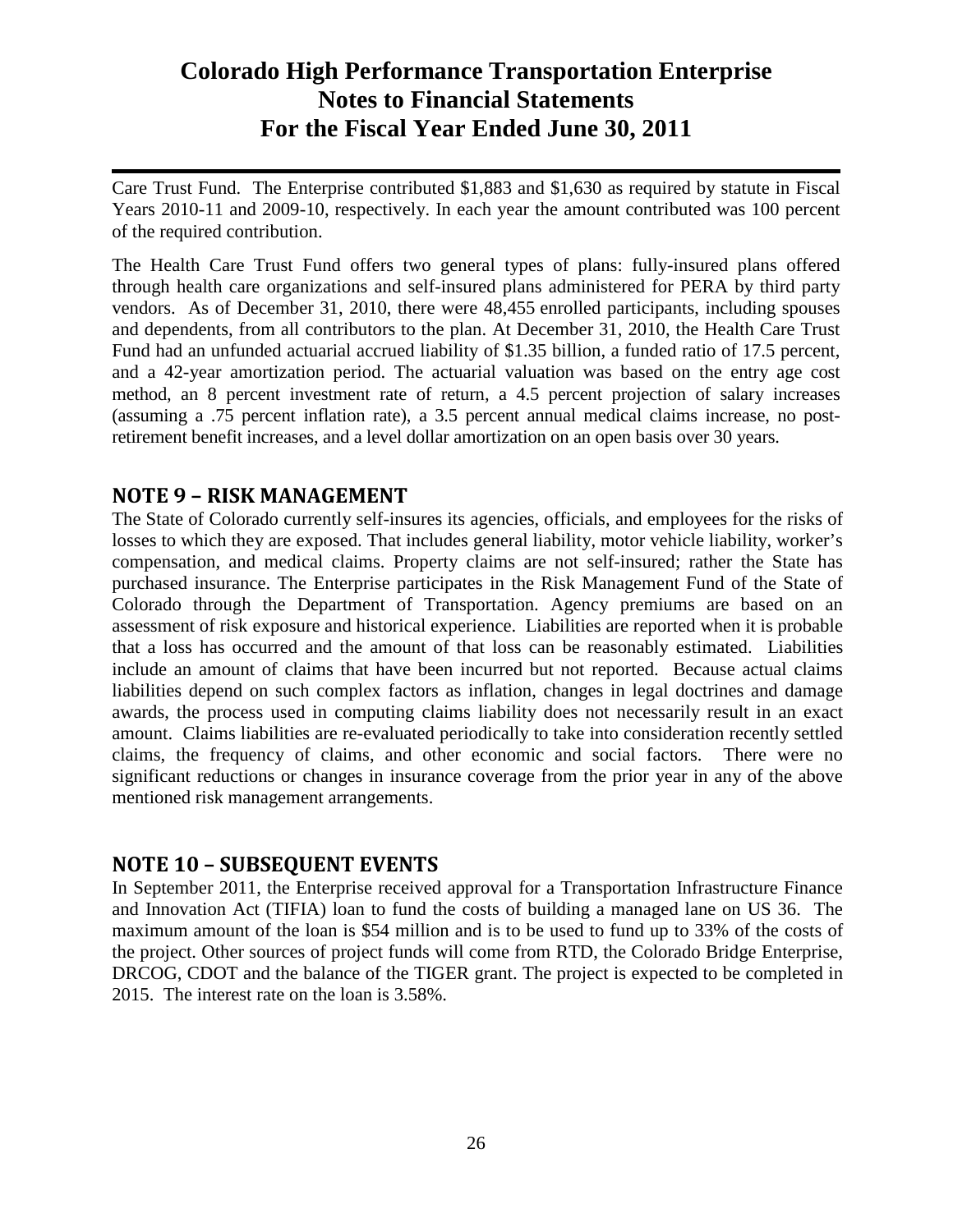### **NOTE 11 – TAX, SPENDING AND DEBT LIMITATIONS**

Colorado voters passed an amendment to the State Constitution, Article X, Section 20, which has several limitations, including revenue raising, spending abilities, and other specific requirements of state and local governments. The amendment excludes from its provision Enterprise operations. Enterprises are defined as government-owned businesses authorized to issue revenue bonds, which receive less than 10% of their annual revenue in grants from all state and local governments combined. The Colorado High Performance Transportation Enterprise qualifies as an Enterprise pursuant to C.R.S 43-4-806.

.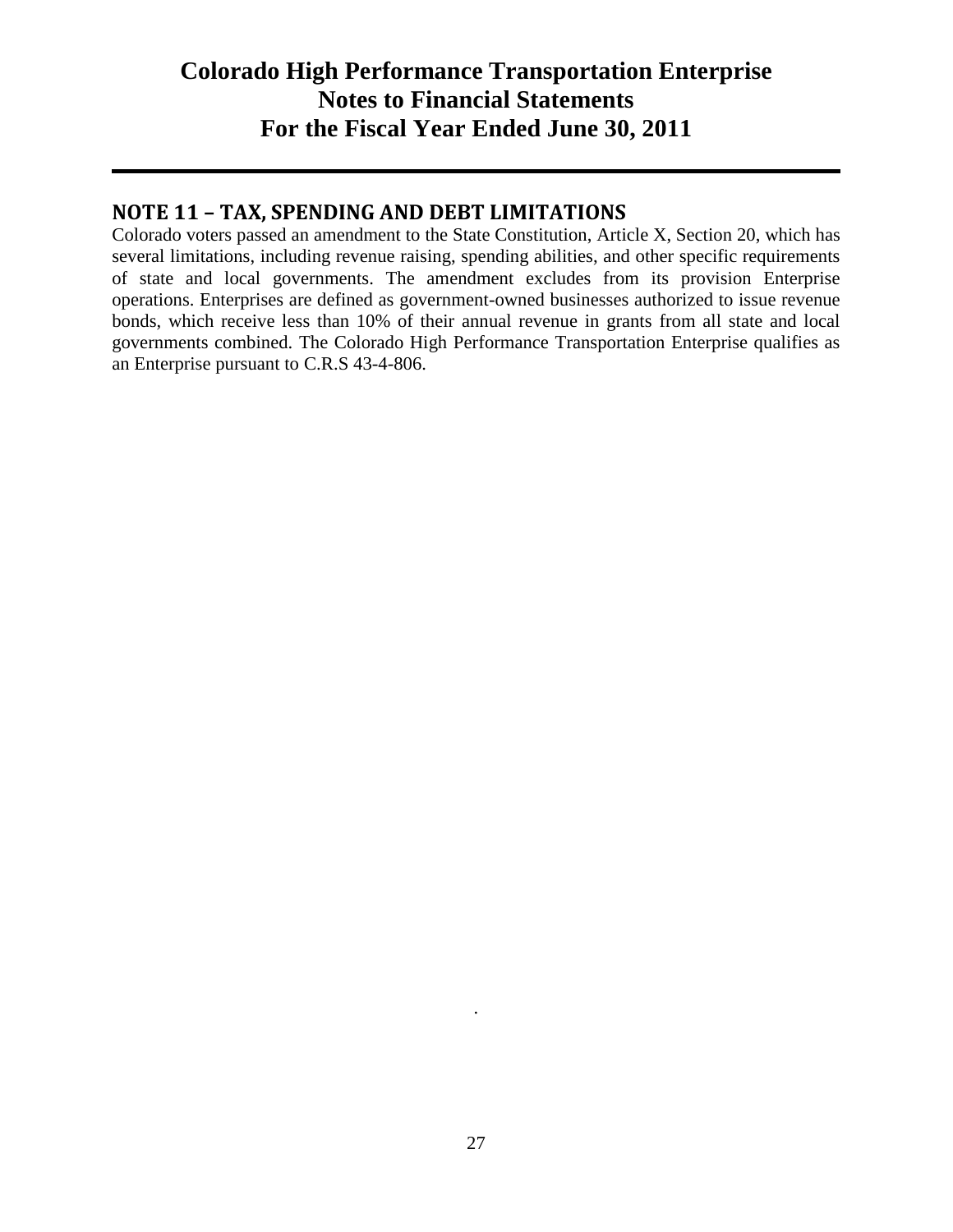

#### **Independent Auditor's Report on Internal Control Over Financial Reporting and on Compliance and Other Matters Based on an Audit of Financial Statements Performed in Accordance with Government Auditing Standards**

Members of the Legislative Audit Committee:

We have audited the basic financial statements of the Colorado High Performance Transportation Enterprise (the Enterprise), an enterprise fund of the State of Colorado, Department of Transportation as of and for the year ended June 30, 2011, which collectively comprise the Enterprise's basic financial statements and have issued our report thereon dated November 29, 2011. We conducted our audit in accordance with auditing standards generally accepted in the United States of America and the standards applicable to financial audits contained in *Government Auditing Standards*, issued by the Comptroller General of the United States.

#### **Internal Control Over Financial Reporting**

In planning and performing our audit, we considered the Enterprise's internal control over financial reporting as a basis for designing our auditing procedures for the purpose of expressing our opinion on the financial statements, but not for the purpose of expressing an opinion on the effectiveness of the Enterprise's internal control over financial reporting. Accordingly, we do not express an opinion on the effectiveness of the Enterprise's internal control over financial reporting.

A *deficiency in internal control* exists when the design or operation of a control does not allow management or employees, in the normal course of performing their assigned functions, to prevent or detect misstatements on a timely basis. A *material weakness* is a deficiency, or combination of deficiencies, in internal control, such that there is a reasonable possibility that a material misstatement of the entity's financial statements will not be prevented, or detected and corrected on a timely basis.

Our consideration of the internal control over financial reporting was for the limited purpose described in the first paragraph of this section and would not necessarily identify all deficiencies in internal control over financial reporting that might be deficiencies, significant deficiencies or material weaknesses. We did not identify any deficiencies in internal control over financial reporting that we consider to be material weaknesses as defined above.

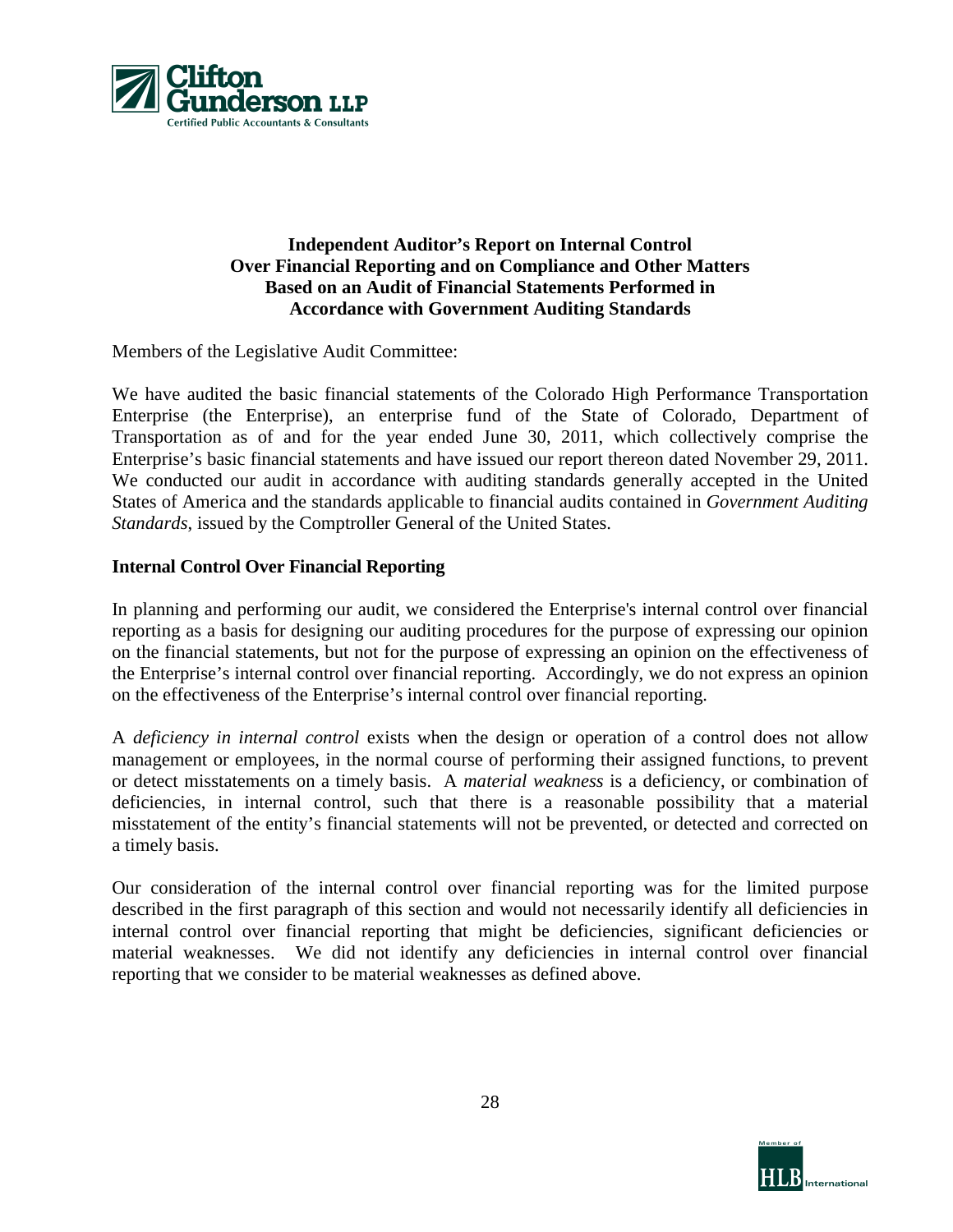#### **Compliance and Other Matters**

As part of obtaining reasonable assurance about whether the Enterprise's financial statements are free of material misstatement, we performed tests of its compliance with certain provisions of laws, regulations, contracts, and grant agreements, noncompliance with which could have a direct and material effect on the determination of financial statement amounts. However, providing an opinion on compliance with those provisions was not an objective of our audit, and accordingly, we do not express such an opinion. The results of our tests disclosed no instances of noncompliance or other matters that are required to be reported under *Government Auditing Standards.*

This report is intended solely for the information and use of the State of Colorado Legislative Audit Committee, the Enterprise's Board, and management and is not intended to be and should not be used by anyone other than these specified parties.

Clifton Hunderson LLP

Greenwood Village, Colorado November 29, 2011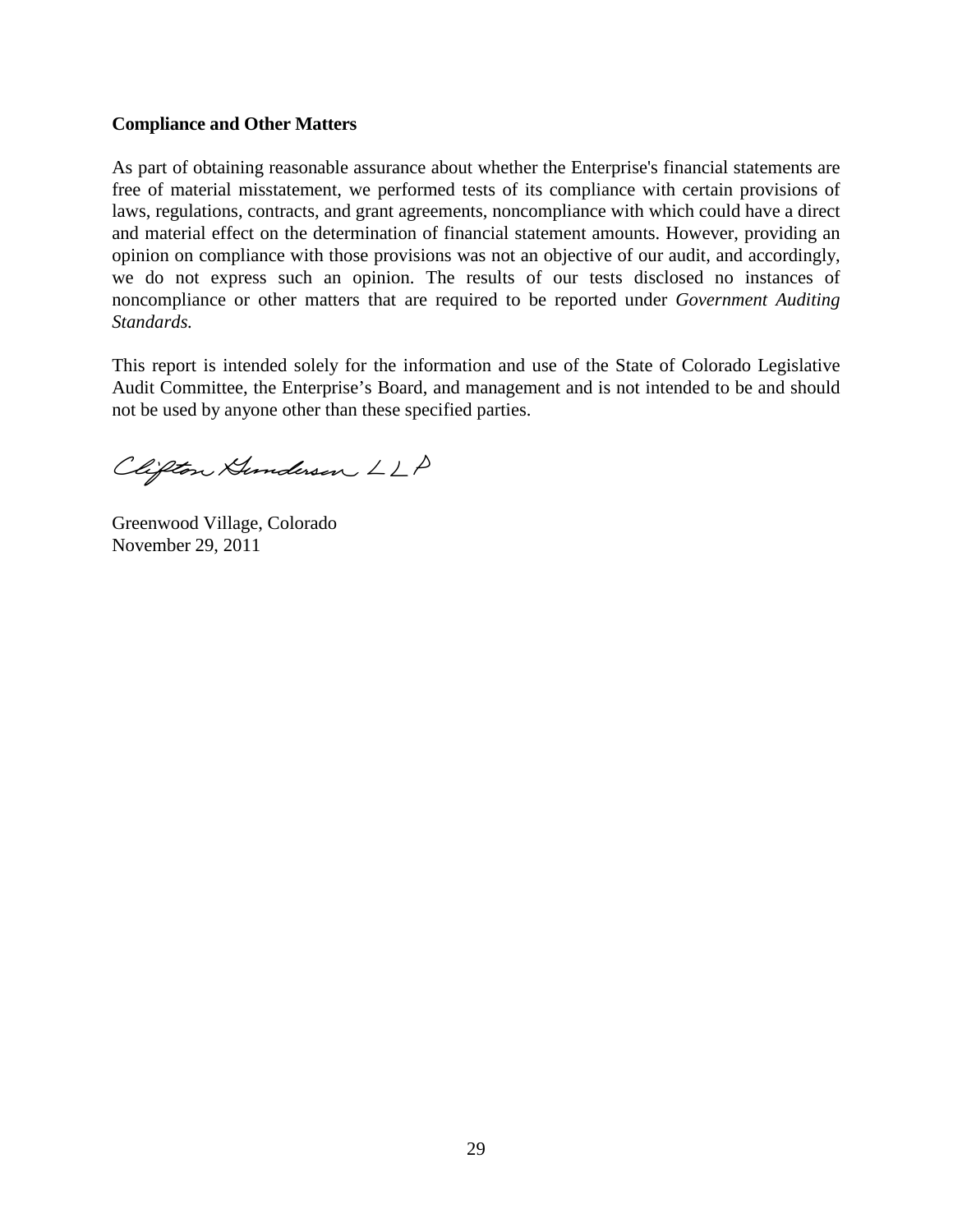

#### **Independent Auditor's Required Communications to the Legislative Audit Committee**

November 29, 2011

Members of the Legislative Audit Committee:

This letter is to provide you with information about significant matters related to our audit of the financial statements of the Colorado High Performance Transportation Enterprise for the year ended June 30, 2011.

The following are our observations arising from the audit that are relevant to management's responsibilities in overseeing the financial reporting process.

**Auditor's Responsibilities under Generally Accepted Auditing Standards.**Our audit was performed for the purpose of forming and expressing opinions about whether the financial statements, that have been prepared by management, are presented fairly, in all material respects, in conformity with accounting principles generally accepted in the United States of America. Our audit does not relieve management of its responsibilities.

**Other Information in Documents Containing Audited Financial Statements.**In connection with the Colorado High Performance Transportation Enterprise's financial statements, we did not perform any procedures or corroborate other information included in the report. However, we read management's discussion and analysis of financial conditions and results of operations and considered whether the information or the manner in which it was presented was materially inconsistent with information or the manner of presentation of the financial statements. Based on our reading, we concluded that the information did not require revision.

**Significant Issues Discussed with Management Prior to Retention.** We discuss various matters with management prior to retention as the Colorado High Performance Transportation Enterprise's auditors. These discussions occur in the normal course of our professional relationship. There were no significant issues, including the application of accounting principles and auditing standards, which were discussed with management prior to our retention as auditors.

**Consultations with Other Accountants.** We were informed by management that they made no consultations with other accountants on the application of generally accepted accounting principles or generally accepted auditing standards.

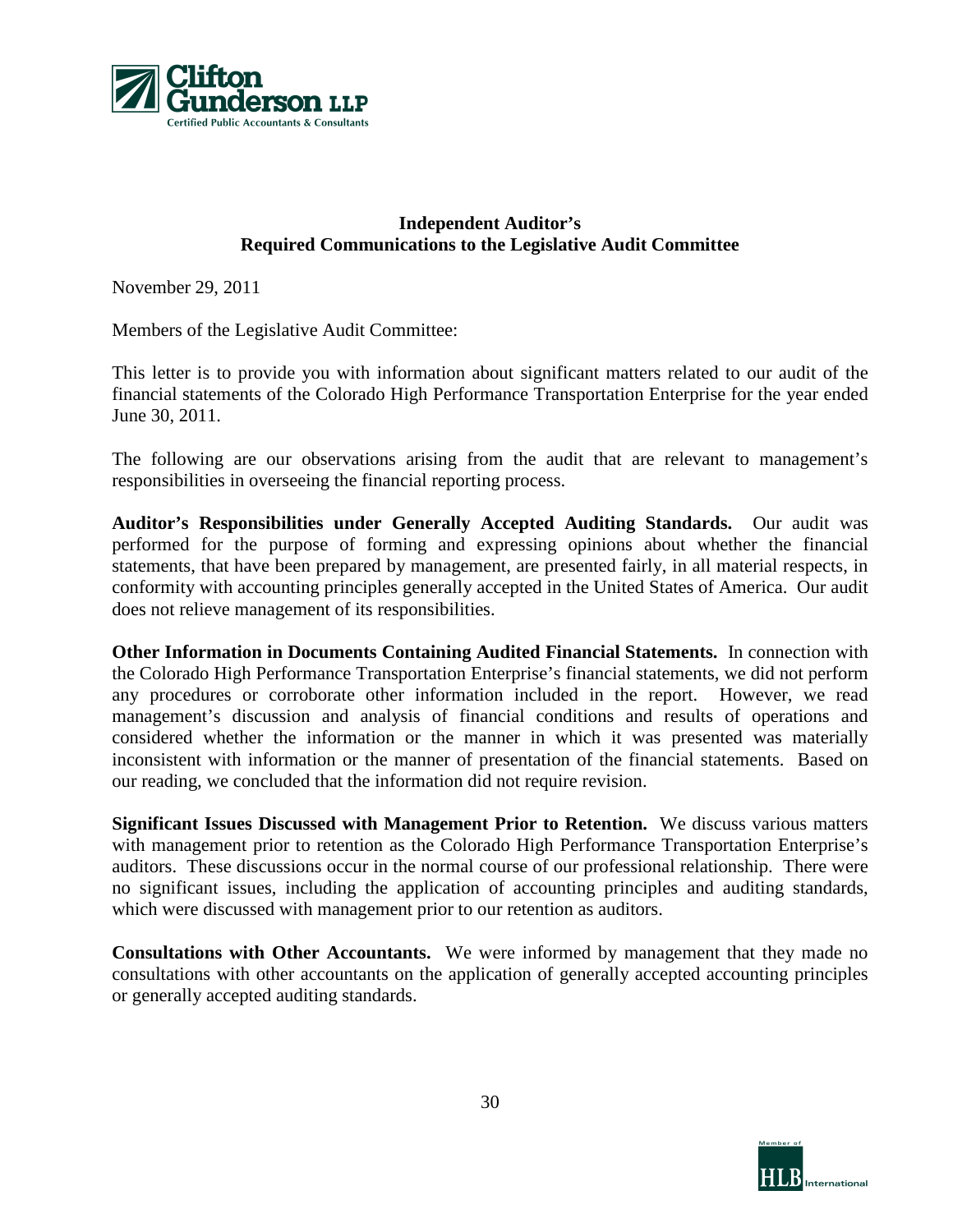#### **Qualitative Aspects of Accounting Practices.**

#### *Accounting Policies*

Management is responsible for the selection and use of appropriate accounting policies. The significant accounting policies used by the Colorado High Performance Transportation Enterprise are described in Note 1 to the financial statements. There were no significant accounting policies or their application which were either initially selected or changed during the year. We noted no transactions in controversial or emerging areas for which there is a lack of authoritative guidance or consensus.

There were no significant transactions that have been recognized in the financial statements in a different period than when the transaction occurred.

#### *Accounting Estimates*

Accounting estimates are an integral part of the financial statements prepared by management and are based on management's knowledge and experience about past and current events and assumptions about future events. Certain accounting estimates are particularly sensitive because of their significance to the financial statements and because of the possibility that future events affecting them may differ significantly from those expected. There were no significant accounting estimates of financial data which would be particularly sensitive and require substantial judgments by management.

#### *Financial Statement Disclosures*

Certain financial statement disclosures are particularly sensitive because of their significance to financial statement users. There were no particularly sensitive financial statement disclosures.

**Corrected Misstatements.** There were no misstatements detected as a result of audit procedures and correct by management that were material, either individually or in the aggregate, to the financial statements taken as a whole.

**Difficulties Encountered in Performing the Audit.** We encountered no significant difficulties in dealing with management related to the performance of our audit.

**Representations from Management.** We have requested and received representations from management.

**Disagreements with Management.** There were no disagreements with management on financial accounting and reporting matters, auditing procedures, or other matters which would be significant to the Colorado High Performance Transportation Enterprise's financial statements or our report on those financial statements.

Please contact Bill Petri if you have any questions regarding the matters included in this letter.

Clifton Hunderson LLP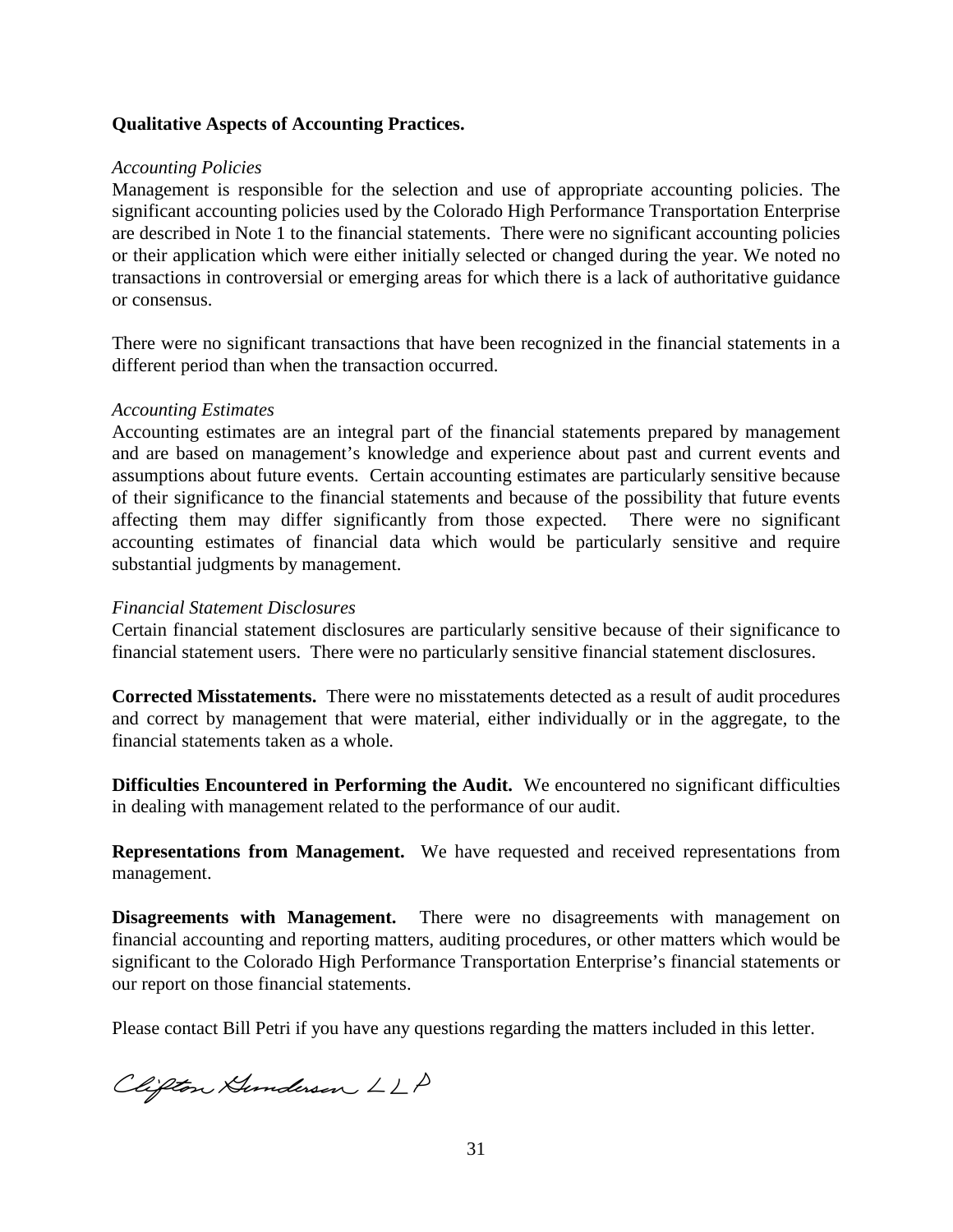#### **HIGH PERFORMANCE TRANSPORTATION ENTERPRISE DEPARTMENT OF TRANSPORTATION, STATE OF COLORADO**

#### **DISTRIBUTION PAGE YEARS ENDED JUNE 30, 2011**

### The electronic version of this report is available on the website of the Office of the State Auditor **www.state.co.us/auditor**

A bound report may be obtained by calling the Office of the State Auditor **303.869.2800**

Please refer to the Report Control Number below when requesting this report.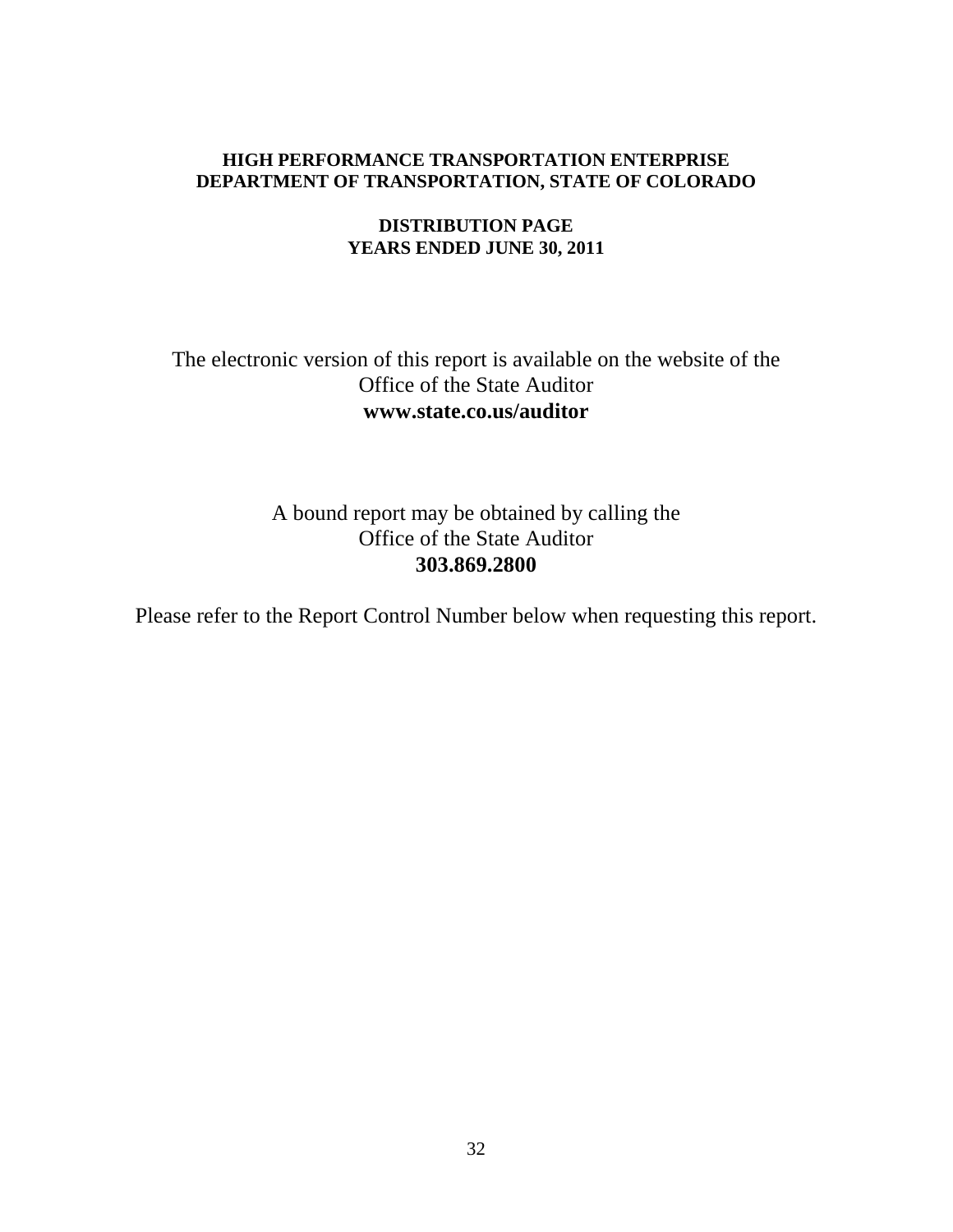**Report Control Number 2093-11b**